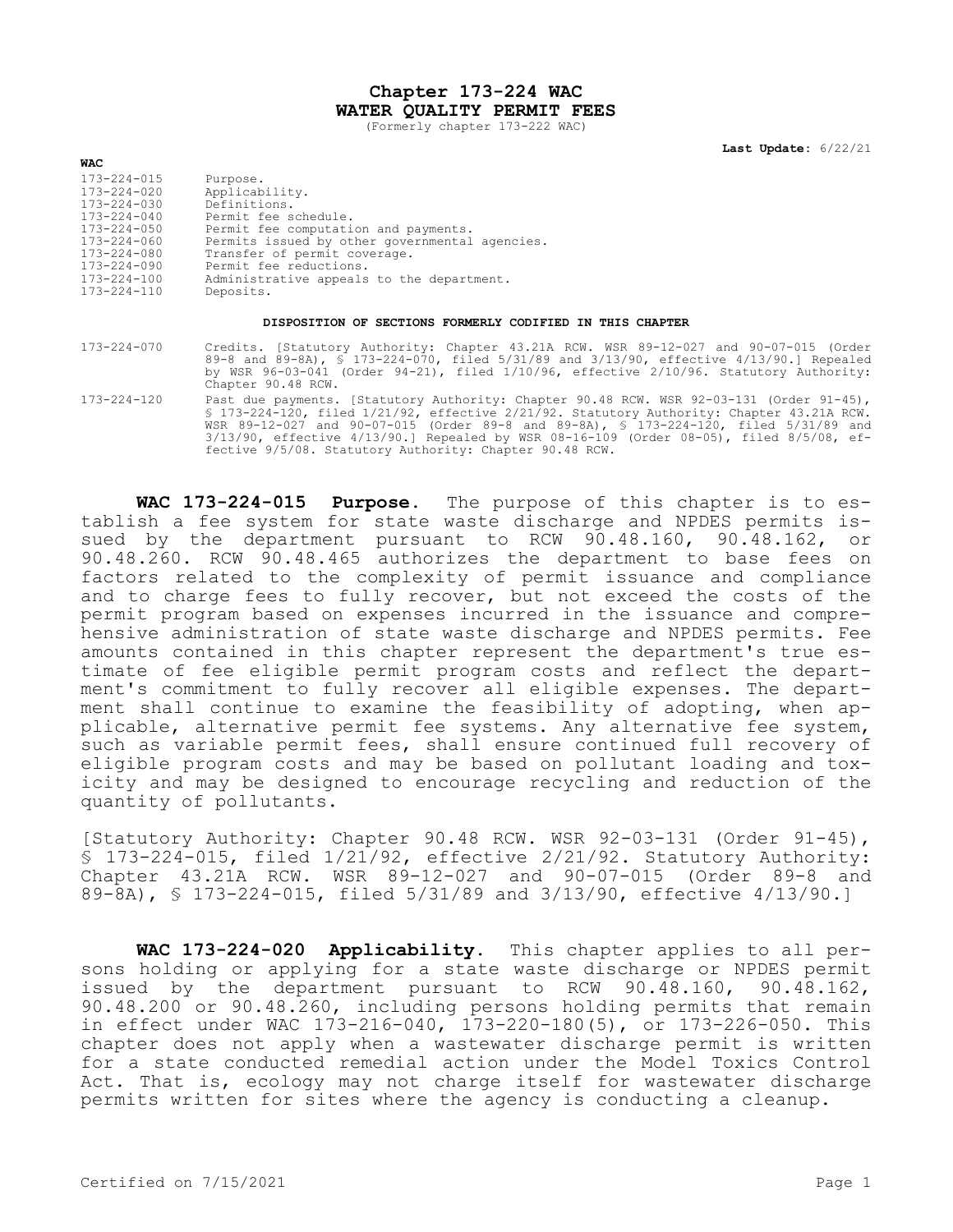[Statutory Authority: RCW 90.48.465. WSR 19-14-040 (Order 18-01), § 173-224-020, filed 6/26/19, effective 7/27/19. Statutory Authority: Chapter 90.48 RCW. WSR 94-10-027 (Order 93-08), § 173-224-020, filed 4/28/94, effective 5/29/94; WSR 92-03-131 (Order 91-45), § 173-224-020, filed 1/21/92, effective 2/21/92. Statutory Authority: Chapter 43.21A RCW. WSR 89-12-027 and 90-07-015 (Order 89-8 and 89-8A), § 173-224-020, filed 5/31/89 and 3/13/90, effective 4/13/90.]

**WAC 173-224-030 Definitions.** "Administrative expenses" means those costs associated with issuing and administering permits under RCW 90.48.160, 90.48.162, and 90.48.260.

"Aluminum and magnesium reduction mills" means the electrolytic reduction of alumina or magnesium salts to produce aluminum or magnesium metal.

"Animal unit" means the following:

| <b>Animal Type</b>                   | <b>Number of Animals</b><br>per Animal Unit |
|--------------------------------------|---------------------------------------------|
| <b>Dairy Cows</b>                    |                                             |
| <b>Jersey Breed</b>                  |                                             |
| Milking Cow                          | 0.900                                       |
| Dry Cow                              | 0.900                                       |
| Heifer                               | 0.220                                       |
| Calf                                 | 0.220                                       |
| <b>Other Breeds</b>                  |                                             |
| Milking Cow                          | 1.400                                       |
| Dry Cow                              | 1.000                                       |
| Heifer                               | 0.800                                       |
| Calf                                 | 0.500                                       |
| <b>Feedlot Beef</b>                  | 0.877                                       |
| <b>Horses</b>                        | 0.500                                       |
| Sheep                                | 0.100                                       |
| <b>Swine for breeding</b>            | 0.375                                       |
| <b>Swine for slaughter</b>           | 0.110                                       |
| Laying hens $&$ pullets $>$ 3 months | 0.004                                       |
| Broilers $&$ pullets < 3 months      | 0.002                                       |

For those concentrated animal feeding operations not listed on the above table, the department will use 1,000 pounds of live animal weight and the weight of the type of animal in determining the number of animal units.

"Annual permit fee" means the fee charged by the department for annual expenses associated with activities specified in RCW 90.48.465. This annual fee is based on the state's fiscal year (July 1 - June 30).

"bbls/d" means barrels per day of feedstock for petroleum refineries.

"bins/yr" means total standard bins used during the last complete calendar year by a facility in the fruit packing industry. The bins measure approximately 47.5 inches x 47.4 inches x 29.5 inches and hold approximately 870 pounds of fruit.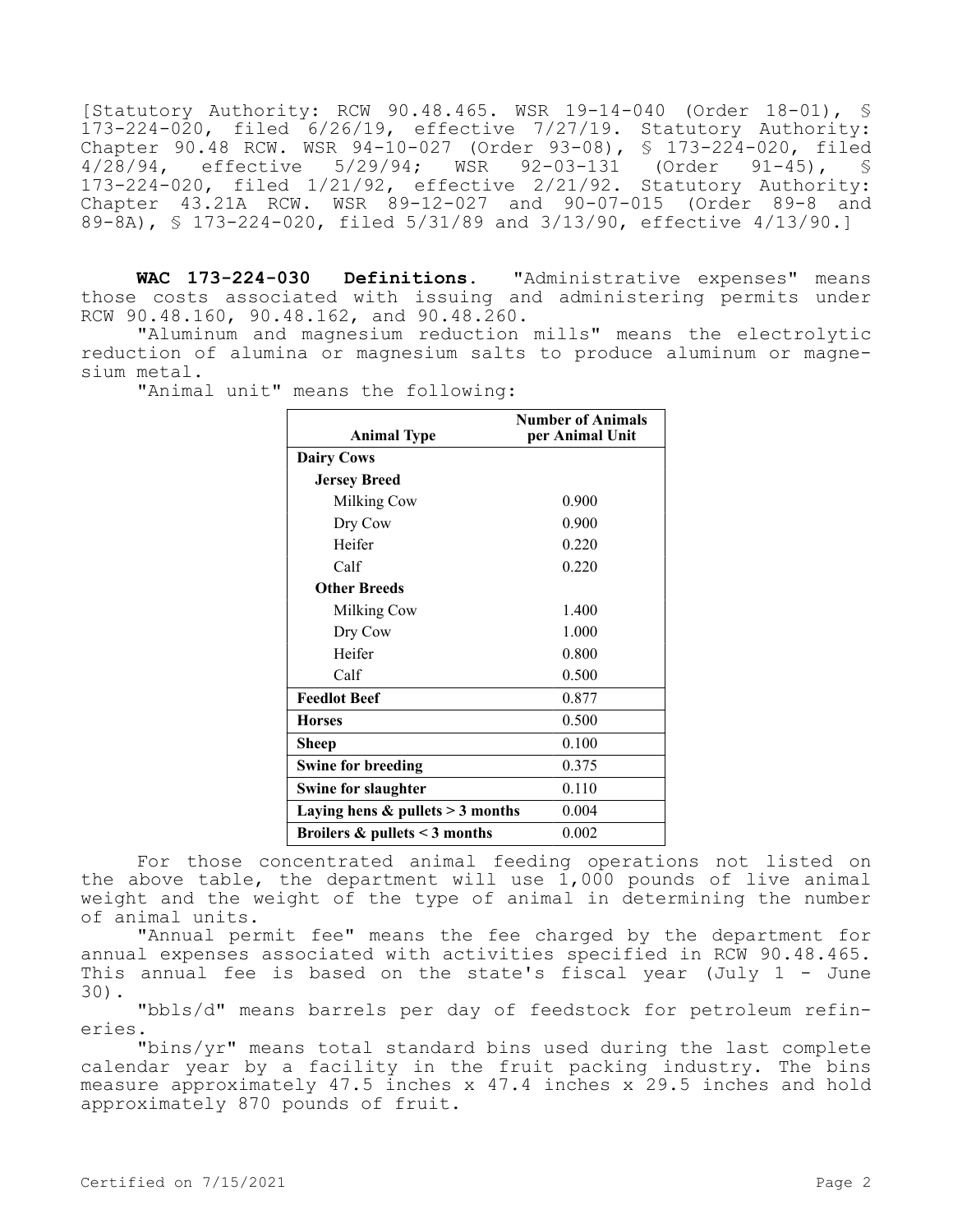"Chemical pulp mill w/chlorine bleaching" means any pulp mill that uses chlorine or chlorine compounds in their bleaching process.

"Combined food processing waste treatment facility" means a facility that treats wastewater from more than one separately permitted food processor and receives no domestic wastewater or waste from industrial sources other than food processing.

"Combined industrial waste treatment" means a facility which treats wastewater from more than one industry in any of the following categories: Inorganic chemicals, metal finishing, ore concentration, organic chemicals, or photofinishers.

"Combined sewer overflow (CSO)" means the event during which excess combined sewage flow caused by inflow is discharged from a combined sewer, rather than conveyed to the sewage treatment plant because either the capacity of the treatment plant or the combined sewer is exceeded.

"Concentrated animal feeding operation" means an "animal feeding operation" that meets the criteria in Appendix B of 40 C.F.R. 122 as presently enacted and any subsequent modifications thereto.

"Contaminants of concern" means a chemical for which an effluent limit is established (this does not include pH, flow, temperature, or other "nonchemical parameters"). Petroleum constituents are considered as one contaminant of concern even if more than one effluent limit is established (e.g., Total Petroleum Hydrocarbons and BTEX).

"Crane" means a machine used for hoisting and lifting ship hulls.

"cu. yds/yr" means the cubic yards per year for total production from a sand and gravel facility during the most recent completed calendar year.

"Department" means the department of ecology.

"Director" means the director of the department of ecology.

"Disturbed acres" means the total area which will be disturbed during all phases of the construction project or common plan of development or sale. This includes all clearing, grading, and excavating, and any other activity which disturbs the surface of the land.

"Domestic wastewater" means water carrying human wastes, including kitchen, bath, and laundry wastes from residences, buildings, industrial establishments or other places, together with any groundwater infiltration or surface waters that may be present.

"Domestic wastewater facility" means all structures, equipment, or processes required to collect, carry away, treat, reclaim or dispose of domestic wastewater together with such industrial waste as may be present.

"EPA" means the United States Environmental Protection Agency.

"Fin fish rearing and hatching" means the raising of fin fish for fisheries enhancement or sale, by means of hatcheries, net pens, or other confined fish facilities.

"Flavor extraction" means the recovery of flavors or essential oils from organic products by steam distillation.

"Food processing" means the preparation of food for human or animal consumption or the preparation of animal by-products, excluding fruit packing. This category includes, but is not limited to, fruit and vegetable processing, meat and poultry products processing, dairy products processing, beer production, rendering and animal feed production. Food processing wastewater treatment plants that treat wastes from only one separately permitted food processor must be treated as one facility for billing purposes.

"Fruit packing" means preparing fruit for wholesale or retail sale by washing and/or other processes in which the skin of the fruit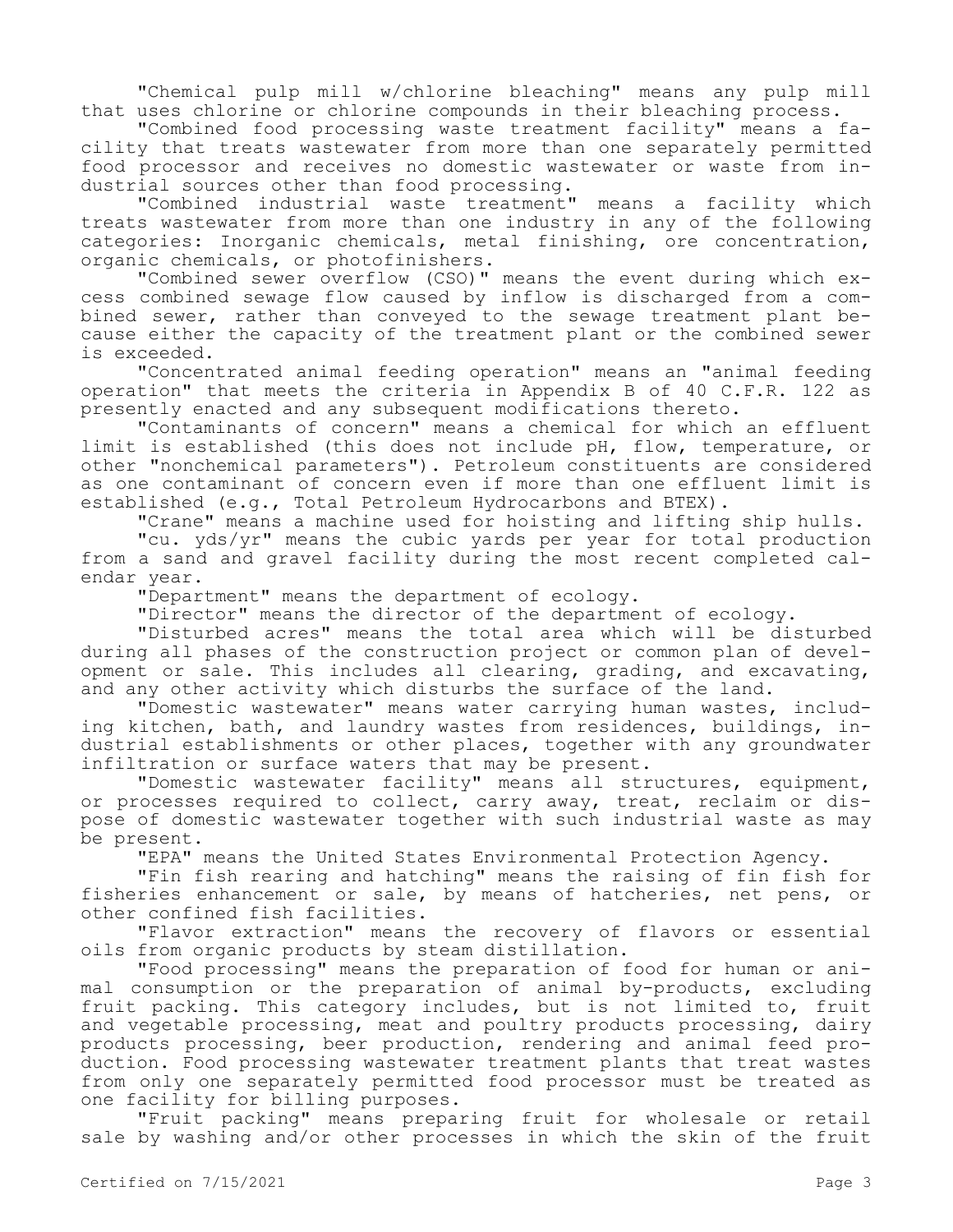is not broken and in which the interior part of the fruit does not come in direct contact with the wastewater.

"gpy" means gallons per year and is used to calculate winery production levels for the most recent completed calendar year.

"Gross revenue for business" means the gross income from Washington business activities.

"Hazardous waste clean up sites" means any facility where there has been confirmation of a release or threatened release of a hazardous substance that requires remedial action other than RCRA corrective action sites.

"Industrial facility" means any facility not included in the definition of municipal/domestic facility.

"Industrial gross revenue" means the annual amount of the sales of goods and services produced using the processes regulated by the wastewater discharge permit.

"Industrial stormwater" means a stormwater discharge from an operation required to be covered under ecology's NPDES and state waste discharge general permit for stormwater discharges associated with industrial activities or modifications to that permit or having an individual wastewater permit for stormwater only.

"Manufacturing" means making goods and articles by hand or machine into a manufactured product.

"Median household income" means the most recent available census data, updated yearly based on inflation rates as measured by the Federal Bureau of Labor Statistics and published as the Consumer Price Index.

"Metal finishing" means preparing metal surfaces by means of electroplating, electroless plating, anodizing, coating (chromating, phosphating and coloring), chemical etching and milling, and printed circuit board manufacture.

"MGD" means million gallons per day.

"Municipal/domestic facility" means a publicly owned facility treating domestic wastewater together with any industrial wastes that may be present, or a privately owned facility treating solely domestic wastewater.

"Municipal gross revenue" means gross receipts from monthly, bimonthly, and/or quarterly user charges for sewer services received from all classes of customers;

Included in these user charges are user charges and fees based on wastewater constituents' strengths and characteristics including highstrength surcharges and charges based on biochemical oxygen demand, suspended solids, oil and grease, toxicants, heavy metals, and flow, etc.

Municipal gross revenue includes charges for receipt and treatment of septic tank wastes, holding tank wastes, chemical toilet wastes, etc.

Municipal gross revenue includes all amounts received from other municipalities for sewage interception, treatment, collection, or disposal.

Gross revenue excludes:

Amounts derived by municipalities directly from taxes levied for the support or maintenance of sewer services.

Late charges, penalties for nontimely payment by customers, interest on late payments, and all other penalties and fines.

Permit fees and compliance monitoring fees for wastewater discharge permits issued by municipalities with local pretreatment pro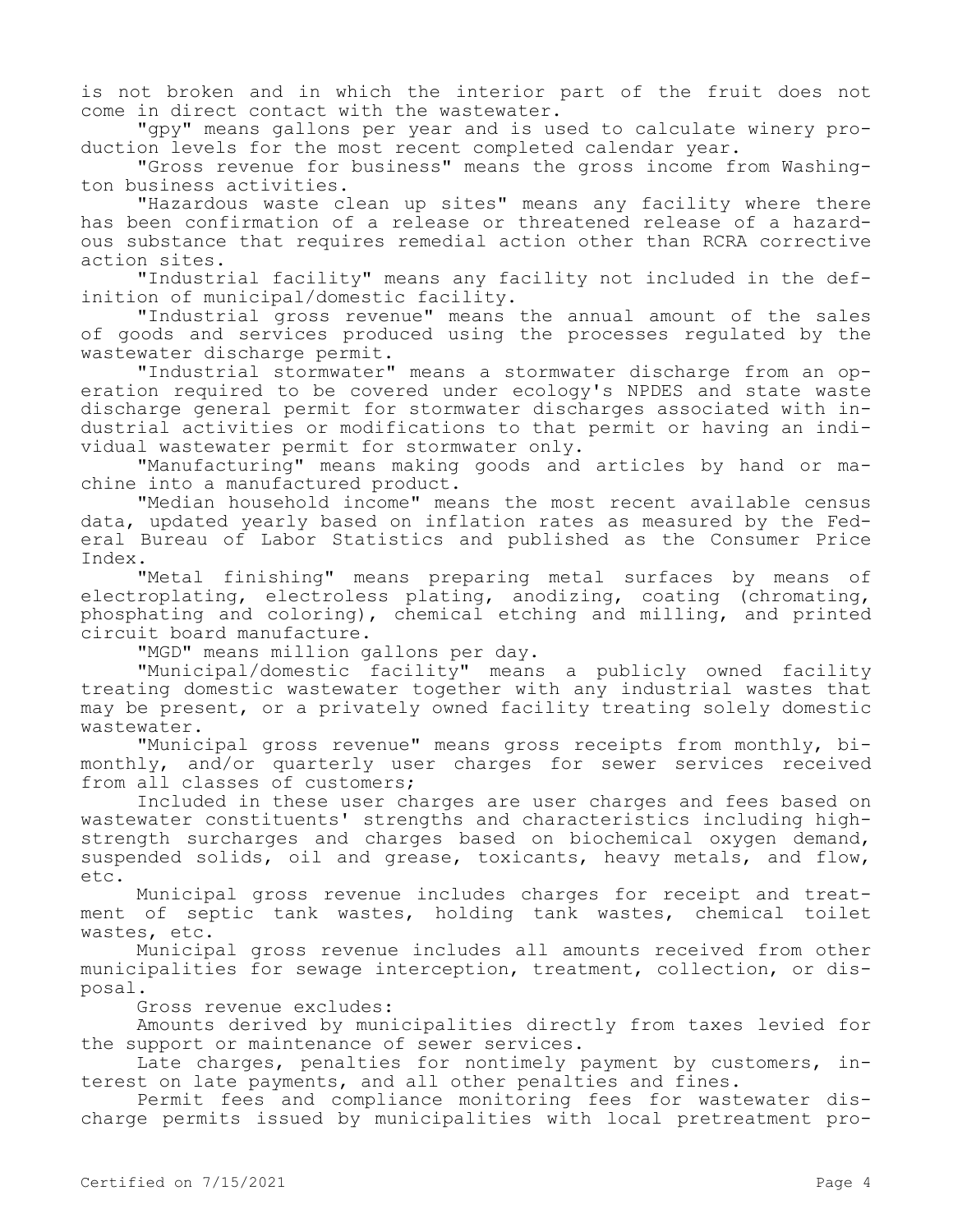grams. Permit fees which are charged to cover the cost of providing sewer service are not excluded from municipal gross revenue.

Receipts by a municipality of special assessments or installments thereof and interests and penalties thereon, and charges in lieu of assessments.

Connection charges.

Revenues from sales of by-products such as sludge, processed wastewater, etc.

"Municipality" means a city, town, county, district, association, or other public body created by or in accordance with state law and that has jurisdiction over disposal of sewage, industrial wastes, or other wastes, or an Indian tribe or an authorized Indian tribal organization, or a designated and approved management agency under 33 U.S.C. Sec. 1288. State government agencies are not included in this definition.

"Noncontact cooling water with additives" means water used for cooling that does not come into direct contact with any raw materials, intermediate product, waste product or finished product, but which may contain chemicals or additives added by the permittee to control corrosion or fouling of the cooling system.

"Noncontact cooling water without additives" means water used for cooling that does not come into direct contact with any raw material, intermediate product, waste product or finished product, and which does not contain chemicals added by the permittee. The noncontact cooling water fee without additives category applies to those facilities which discharge only noncontact cooling water and which have no other wastewater discharges required to be permitted under RCW 90.48.160, 90.48.162, and 90.48.260.

"Nonferrous metals forming" means manufacturing semifinished products from pure metal or metal alloys other than iron or steel or of metals not otherwise classified in WAC 173-224-040(2).

"Nonoperating sand and gravel site" means a location where previous mining or processing has occurred; that has not been fully reclaimed; that conducts mining or processing fewer than ninety days per year, and that may include stockpiles of raw materials or finished products. The permittee may add or withdraw raw materials or finished products from the stockpiles for transportation off-site for processing, use, or sale and still be considered a nonoperating site.

"NPDES permit" means a National Pollutant Discharge Elimination System permit issued by the department under Section 402 of the federal Clean Water Act and RCW 90.48.260.

"Person" means any political subdivision, government agency, municipality, industry, public or private corporation, partnership, association, firm, individual, or any other entity whatever.

"Portable facility" means a facility that is designed for mobility and is moved from site to site for short term operations. A portable facility applies only to an asphalt batch plant, portable concrete batch plant and portable rock crusher.

"RCRA" means Resource Conservation Recovery Act clean up sites required to have a wastewater discharge permit resulting from a corrective action under relevant federal authorities or under chapters 70A.300 and 70A.305 RCW including chapters 173-303 and 173-340 WAC, and are not subject to cost recovery.

"Residential equivalent" means a single-family residence or a unit of sewer service that yields an amount of gross revenue equal to the annual user charge for a single-family residence. In cases where the permit holder does not maintain data on gross revenue, user charg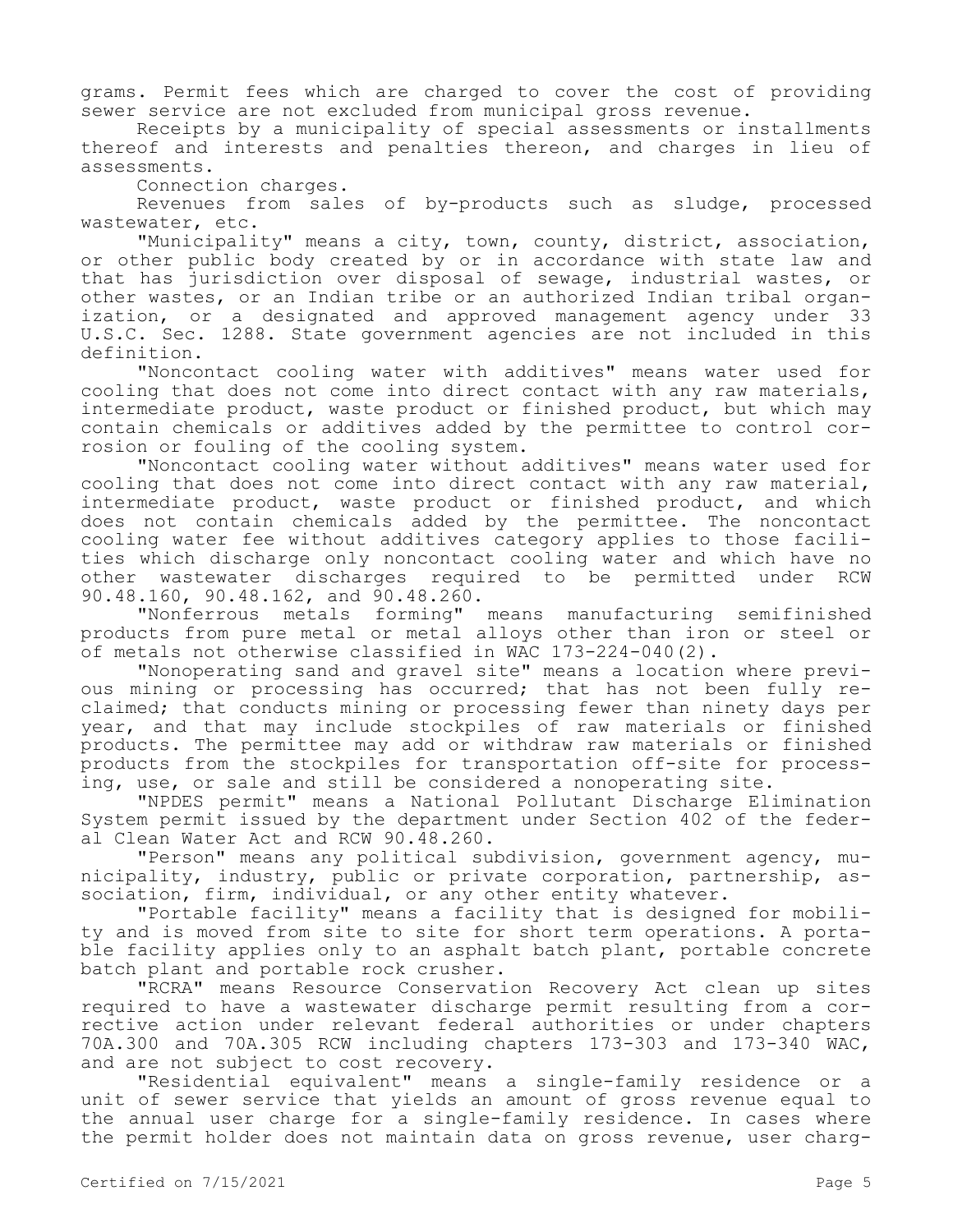es, and/or the number of single-family residences that it serves, "residential equivalent" means an influent flow of two hundred fifty gallons per day.

"Sand and gravel" means mining or quarrying sand, gravel, or rock, or producing concrete, asphalt, or a combination thereof.

"Seafood processing" means:

(a) Preparing fresh, cooked, canned, smoked, preserved, or frozen seafoods, including marine and freshwater animals (fish, shellfish, crustaceans, etc.) and plants, for human or animal consumption; or

(b) Washing, shucking, and/or packaging of mollusks or crustaceans.

"Sewer service" means receiving sewage deposited into and transported by a system of sewers, drains, and pipes to a common point, or points, for disposal or for transfer to treatment for disposal, and activities involving the interception, transfer, storage, treatment, and/or disposal of sewage, or any of these activities.

"State waste discharge permit" means a permit required under RCW 90.48.160 or 90.48.162.

"Stormwater" means precipitation that flows from an industrial operation or construction activity discharging stormwater runoff as defined in 40 C.F.R. 122.26 (b)(14) or facilities that are permitted as a significant contributor of pollutants as allowed in the federal Clean Water Act at Section 402 (p)(2)(E).

"Tons/yr." means the total production from an asphalt production facility in tons during the most recent completed calendar year.

"Vegetable/bulb washing" means washing, packing, and/or shipping fresh vegetables and bulbs when there is no cooking or cutting of the product before packing.

[Statutory Authority: RCW 90.48.465. WSR 21-13-150 (Order 19-10), § 173-224-030, filed 6/22/21, effective 7/23/21; WSR 19-14-040 (Order 18-01), § 173-224-030, filed 6/26/19, effective 7/27/19; WSR 17-16-005 (Order 16-11), § 173-224-030, filed 7/20/17, effective 8/20/17; WSR 13-22-051 (Order 13-02), § 173-224-030, filed 11/1/13, effective 12/2/13. Statutory Authority: Chapter 90.48 RCW. WSR 08-16-109 (Order 08-05), § 173-224-030, filed 8/5/08, effective 9/5/08. Statutory Authority: RCW 90.48.465. WSR 04-15-046, § 173-224-030, filed 7/13/04, effective 8/13/04. Statutory Authority: Chapter 90.48 RCW. WSR 02-12-059, § 173-224-030, filed 5/30/02, effective 6/30/02; WSR 00-02-031 (Order 99-03), § 173-224-030, filed 12/28/99, effective 1/28/00; WSR 98-03-046 (Order 97-27), § 173-224-030, filed 1/15/98, effective 2/15/98; WSR 94-10-027 (Order 93-08), § 173-224-030, filed<br>4/28/94, effective 5/29/94; WSR 92-03-131 (Order 91-45), § 4/28/94, effective 5/29/94; WSR 92-03-131 (Order 91-45), § 173-224-030, filed 1/21/92, effective 2/21/92. Statutory Authority: Chapter 43.21A RCW. WSR 89-12-027 and 90-07-015 (Order 89-8 and 89-8A), § 173-224-030, filed 5/31/89 and 3/13/90, effective 4/13/90.]

**WAC 173-224-040 Permit fee schedule.** (1) Application fee. In addition to the annual fee, first time applicants (except those applying for coverage under a general permit) will pay a one time application fee of twenty-five percent of the annual permit fee, or \$250.00, whichever is greater. An application fee is assessed for RCRA sites regardless of whether a new permit is issued or an existing permit for other than the discharge resulting from the RCRA corrective action, is modified.

(2) INDUSTRIAL FACILITY CATEGORIES.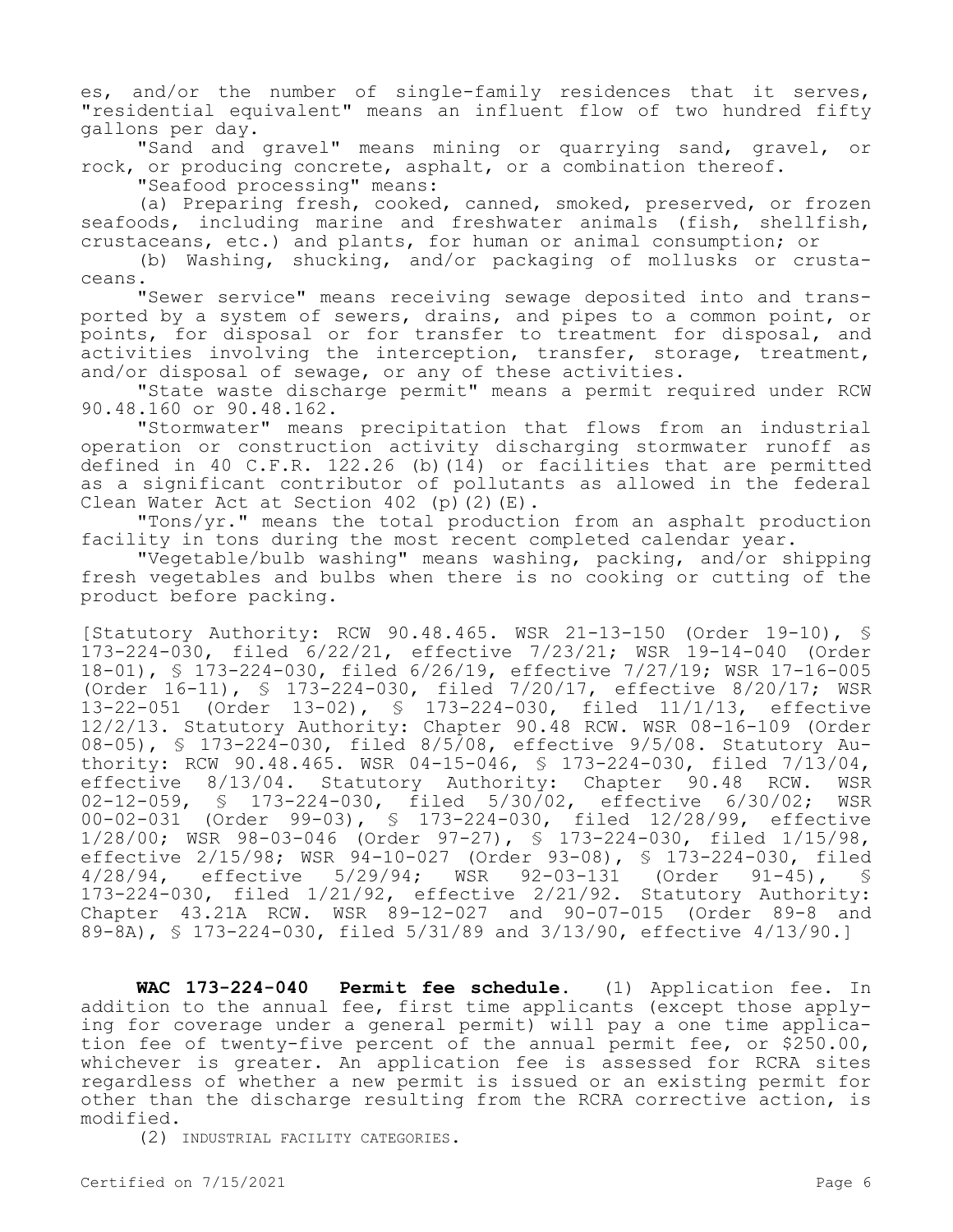|                | <b>INDUSTRIAL FACILITY CATEGORIES</b>                  | <b>FY 2022</b><br><b>ANNUAL</b><br><b>PERMIT FEE</b> | FY 2023<br><b>ANNUAL</b><br>PERMIT FEE<br>& BEYOND |
|----------------|--------------------------------------------------------|------------------------------------------------------|----------------------------------------------------|
|                | Aluminum Alloys                                        | \$22,950.00                                          | \$22,950.00                                        |
|                | Aluminum and Magnesium Reduction Mills                 |                                                      |                                                    |
| a.             | <b>NPDES Permit</b>                                    | 115,785.00                                           | 115,785.00                                         |
| $\mathbf{b}$ . | <b>State Permit</b>                                    | 57,895.00                                            | 57,895.00                                          |
|                | <b>Aluminum Forming</b>                                | 68,850.00                                            | 68,850.00                                          |
| Aquaculture    |                                                        |                                                      |                                                    |
| a.             | Finfish hatching and rearing - Individual Permit       | 5,889.00                                             | 5,889.00                                           |
| b.             | Finfish hatching and rearing - General Permit Coverage | 4,125.00                                             | 4,125.00                                           |
| c.             | Shellfish hatching                                     | 223.00                                               | 223.00                                             |
|                | Aquatic Pest Control                                   |                                                      |                                                    |
| a.             | <b>Irrigation Districts</b>                            | 682.00                                               | 682.00                                             |
| b.             | <b>Mosquito Control Districts</b>                      | 682.00                                               | 682.00                                             |
| c.             | Invasive Moth Control                                  | 682.00                                               | 682.00                                             |
| d.             | Aquatic Species Control & Eradication                  | 682.00                                               | 682.00                                             |
| e.             | <b>Oyster Growers</b>                                  | 682.00                                               | 682.00                                             |
| f.             | Rotenone Control                                       | 682.00                                               | 682.00                                             |
|                | Boat Yards - Individual Permit Coverage                |                                                      |                                                    |
| a.             | With stormwater only discharge                         | 588.00                                               | 588.00                                             |
| b.             | All others                                             | 1,173.00                                             | 1,173.00                                           |
|                | Boat Yards - General Permit Coverage                   |                                                      |                                                    |
| a.             | With stormwater only discharge                         | 537.00                                               | 537.00                                             |
| b.             | All others                                             | 1,087.00                                             | 1,087.00                                           |
|                | <b>Bridge Washing</b>                                  |                                                      |                                                    |
| a.             | Single-site Permit                                     | 4,047.00                                             | 4,047.00                                           |
| b.             | <b>WSDOT Annual Fee</b>                                | 13,450.00                                            | 13,450.00                                          |
|                | Coal Mining and Preparation                            |                                                      |                                                    |
| a.             | $<$ 200,000 tons per year                              | 9,175.00                                             | 9,175.00                                           |
| b.             | $200,000 - 500,000$ tons per year                      | 20,657.00                                            | 20,657.00                                          |
| c.             | 500,000 - < 1,000,000 tons per year                    | 36,718.00                                            | 36,718.00                                          |
| d.             | 1,000,000 tons per year and greater                    | 68,850.00                                            | 68,850.00                                          |
|                | Combined Industrial Waste Treatment                    |                                                      |                                                    |
| a.             | $< 10,000$ gpd                                         | 3,972.00                                             | 3,972.00                                           |
| b.             | $10,000 - 50,000$ gpd                                  | 9,816.00                                             | 9,816.00                                           |
| c.             | $50,000 - 100,000$ gpd                                 | 19,636.00                                            | 19,636.00                                          |
| d.             | $100,000 - 500,000$ gpd                                | 39,266.00                                            | 39,266.00                                          |
| e.             | 500,000 gpd and greater                                | 58,901.00                                            | 58,901.00                                          |
|                | Combined Food Processing Waste Treatment Facilities    | 18,797.00                                            | 18,797.00                                          |
|                | Combined Sewer Overflow System                         |                                                      |                                                    |
| a.             | $< 50$ acres                                           | 3,927.00                                             | 3,927.00                                           |
| b.             | $50 - 100$ acres                                       | 9,816.00                                             | 9,816.00                                           |
| c.             | $100 - 500$ acres                                      | 11,783.00                                            | 11,783.00                                          |
| d.             | 500 acres and greater                                  | 15,704.00                                            | 15,704.00                                          |
|                | Commercial Laundry                                     | 555.00                                               | 555.00                                             |
|                | Concentrated Animal Feeding Operation                  |                                                      |                                                    |

a. Nondairy CAFOs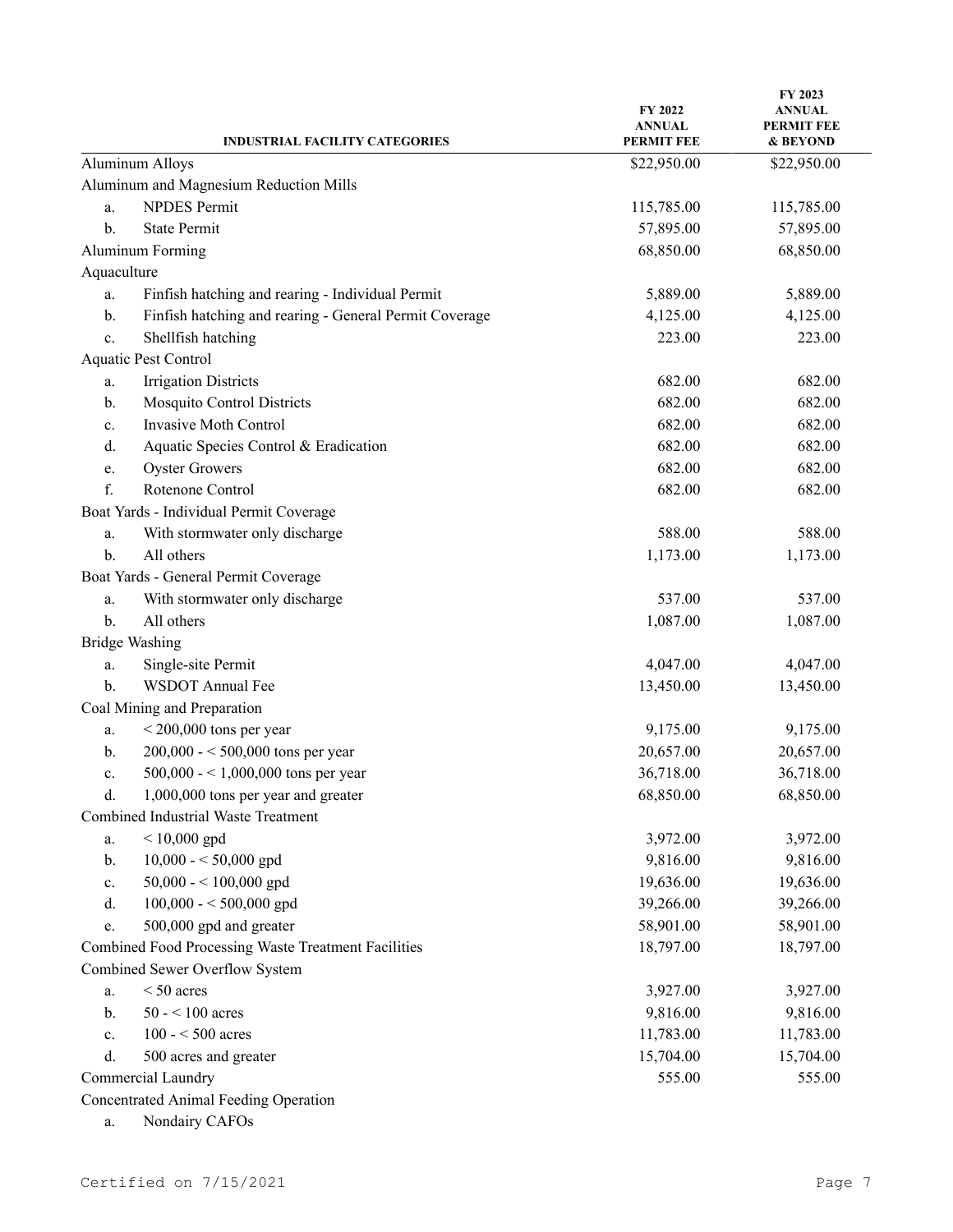|    | <b>INDUSTRIAL FACILITY CATEGORIES</b>                                                          | FY 2022<br><b>ANNUAL</b><br><b>PERMIT FEE</b> | FY 2023<br><b>ANNUAL</b><br><b>PERMIT FEE</b><br>& BEYOND |
|----|------------------------------------------------------------------------------------------------|-----------------------------------------------|-----------------------------------------------------------|
|    | $<$ 200 Animal Units<br>1.                                                                     | 308.00                                        | 308.00                                                    |
|    | $200 - 400$ Animal Units<br>2.                                                                 | 772.00                                        | 772.00                                                    |
|    | $400 - 600$ Animal Units<br>3.                                                                 | 1,546.00                                      | 1,546.00                                                  |
|    | $600 - 800$ Animal Units<br>4.                                                                 | 2,317.00                                      | 2,317.00                                                  |
|    | 800 Animal Units and greater<br>5.                                                             | 3,094.00                                      | 3,094.00                                                  |
| b. | Dairy CAFOs \$.50 per Animal Unit for FY 2022, FY 2023 and beyond,<br>not to exceed \$2,076.00 |                                               |                                                           |
|    | Facilities Not Otherwise Classified - Individual Permit Coverage                               |                                               |                                                           |
| a. | $< 1,000$ gpd                                                                                  | 1,963.00                                      | 1,963.00                                                  |
| b. | $1,000 - 10,000$ gpd                                                                           | 3,927.00                                      | 3,927.00                                                  |
| c. | $10,000 - 50,000$ gpd                                                                          | 9,817.00                                      | 9,817.00                                                  |
| d. | 50,000 - < 100,000 gpd                                                                         | 15,704.00                                     | 15,704.00                                                 |
| e. | $100,000 - 500,000$ gpd                                                                        | 31,258.00                                     | 31,258.00                                                 |
| f. | 500,000 - < 1,000,000 gpd                                                                      | 39,266.00                                     | 39,266.00                                                 |
| g. | $1,000,000$ gpd and greater                                                                    | 58,900.00                                     | 58,900.00                                                 |
|    | Flavor Extraction                                                                              |                                               |                                                           |
| a. | <b>Steam Distillation</b>                                                                      | 202.00                                        | 202.00                                                    |
|    | Food Processing                                                                                |                                               |                                                           |
| a. | $< 1,000$ gpd                                                                                  | 1,961.00                                      | 1,961.00                                                  |
| b. | $1,000 - 10,000$ gpd                                                                           | 5,003.00                                      | 5,003.00                                                  |
| c. | $10,000 - 50,000$ gpd                                                                          | 8,934.00                                      | 8,934.00                                                  |
| d. | 50,000 - < 100,000 gpd                                                                         | 14,036.00                                     | 14,036.00                                                 |
| e. | $100,000 - 250,000$ gpd                                                                        | 19,633.00                                     | 19,633.00                                                 |
| f. | $250,000 - 500,000$ gpd                                                                        | 25,819.00                                     | 25,819.00                                                 |
| g. | $500,000 - 750,000$ gpd                                                                        | 32,393.00                                     | 32,393.00                                                 |
| h. | 750,000 - $<$ 1,000,000 gpd                                                                    | 39,266.00                                     | 39,266.00                                                 |
| i. | $1,000,000 - 2,500,000$ gpd                                                                    | 48,374.00                                     | 48,374.00                                                 |
| j. | $2,500,000 - 5,000,000$ gpd                                                                    | 53,993.00                                     | 53,993.00                                                 |
| k. | 5,000,000 gpd and greater                                                                      | 58,901.00                                     | 58,901.00                                                 |
|    | Fruit Packing - Individual Permit Coverage                                                     |                                               |                                                           |
| a. | $0 - 1,000$ bins/yr.                                                                           | 392.00                                        | 392.00                                                    |
| b. | $1,000 - 5,000$ bins/yr.                                                                       | 786.00                                        | 786.00                                                    |
| c. | 5,000 - < 10,000 bins/yr.                                                                      | 1,570.00                                      | 1,570.00                                                  |
| d. | $10,000 - 15,000$ bins/yr.                                                                     | 3,144.00                                      | 3,144.00                                                  |
| e. | $15,000 - 20,000$ bins/yr.                                                                     | 5,199.00                                      | 5,199.00                                                  |
| f. | $20,000 - 25,000$ bins/yr.                                                                     | 7,264.00                                      | 7,264.00                                                  |
| g. | $25,000 - 50,000$ bins/yr.                                                                     | 9,717.00                                      | 9,717.00                                                  |
| h. | 50,000 - < 75,000 bins/yr.                                                                     | 10,800.00                                     | 10,800.00                                                 |
| i. | 75,000 - < 100,000 bins/yr.                                                                    | 12,564.00                                     | 12,564.00                                                 |
| j. | 100,000 - < 125,000 bins/yr.                                                                   | 15,704.00                                     | 15,704.00                                                 |
| k. | 125,000 - < 150,000 bins/yr.                                                                   | 19,633.00                                     | 19,633.00                                                 |
| 1. | 150,000 bins/yr. and greater                                                                   | 23,524.00                                     | 23,524.00                                                 |
|    | Fruit Packing - General Permit Coverage                                                        |                                               |                                                           |
| a. | $0 - 1,000$ bins/yr.                                                                           | 274.00                                        | 274.00                                                    |
| b. | $1,000 - 5,000$ bins/yr.                                                                       | 550.00                                        | 550.00                                                    |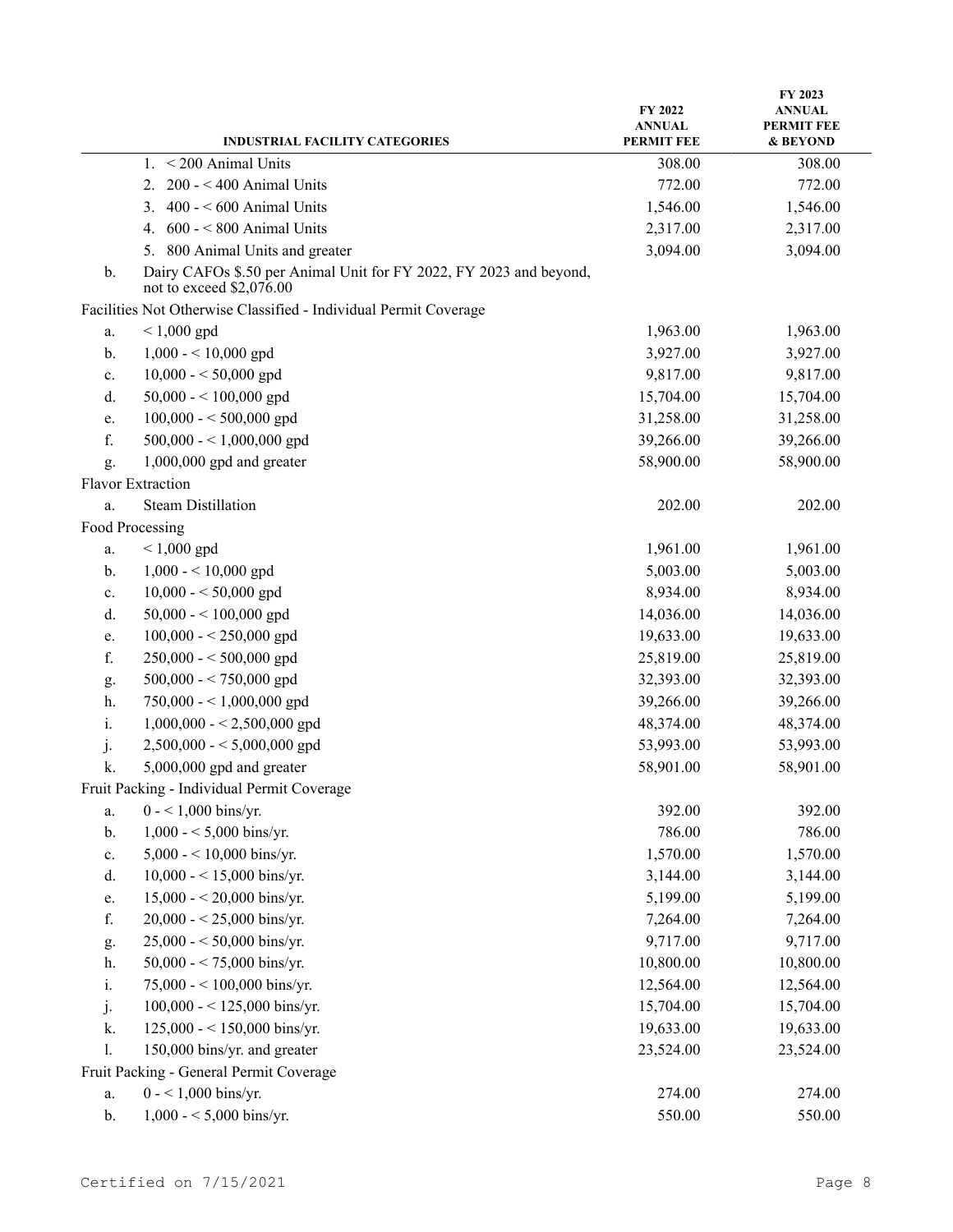| 5,000 - < 10,000 bins/yr.<br>1,100.00<br>1,100.00<br>c.<br>2,201.00<br>$10,000 - 15,000$ bins/yr.<br>2,201.00<br>d.<br>$15,000 - 20,000$ bins/yr.<br>3,643.00<br>3,643.00<br>e.<br>20,000 - < 25,000 bins/yr.<br>f.<br>5,085.00<br>5,085.00<br>$25,000 - 50,000$ bins/yr.<br>6,800.00<br>6,800.00<br>g.<br>50,000 - < 75,000 bins/yr.<br>7,557.00<br>7,557.00<br>h.<br>75,000 - < 100,000 bins/yr.<br>8,788.00<br>8,788.00<br>1.<br>10,997.00<br>100,000 - < 125,000 bins/yr.<br>10,997.00<br>j.<br>$125,000 - 150,000$ bins/yr.<br>13,744.00<br>13,744.00<br>k.<br>150,000 bins/yr. and greater<br>16,491.00<br>16,491.00<br>1.<br>Fuel and Chemical Storage<br>$< 50,000$ bbls<br>1,963.00<br>1,963.00<br>a.<br>50,000 - < 100,000 bbls<br>3,927.00<br>3,927.00<br>b.<br>9,816.00<br>$100,000 - 500,000$ bbls<br>9,816.00<br>c.<br>19,636.00<br>d.<br>500,000 bbls and greater<br>19,636.00<br>Hazardous Waste Clean Up Sites<br>Leaking Underground Storage Tanks (LUST)<br>a.<br><b>State Permit</b><br>5,149.00<br>5,149.00<br>1.<br>2. NPDES Permit Issued pre 7/1/94<br>5,148.00<br>5,148.00<br>3. NPDES Permit Issued post 7/1/94<br>10,298.00<br>10,298.00<br>Non-LUST Sites<br>b.<br>1. 1 or 2 Contaminants of concern<br>10,069.00<br>10,069.00<br>2. $>$ 2 Contaminants of concern<br>20,137.00<br>20,137.00<br>Ink Formulation and Printing<br><b>Commercial Print Shops</b><br>3,021.00<br>3,021.00<br>a.<br>5,035.00<br>5,035.00<br>Newspapers<br>b.<br><b>Box Plants</b><br>8,055.00<br>8,055.00<br>c.<br><b>Ink Formulation</b><br>10,070.00<br>d.<br>10,070.00<br>Inorganic Chemicals Manufacturing<br>Lime Products<br>9,816.00<br>9,816.00<br>a.<br>Fertilizer<br>11,816.00<br>11,816.00<br>b.<br>Peroxide<br>15,704.00<br>15,704.00<br>c.<br>Alkaline Earth Salts<br>19,636.00<br>19,636.00<br>d.<br>Metal Salts<br>27,482.00<br>27,482.00<br>e.<br>f.<br>Acid Manufacturing<br>38,942.00<br>38,942.00<br>Chlor-alkali<br>78,533.00<br>78,533.00<br>g.<br>Iron and Steel<br>Foundries<br>22,950.00<br>22,950.00<br>a.<br>Mills<br>b.<br>45,939.00<br>45,939.00<br>Metal Finishing<br>$< 1,000$ gpd<br>2,751.00<br>2,751.00<br>a.<br>$1,000 - 10,000$ gpd<br>4,587.00<br>4,587.00<br>b.<br>$10,000 - 50,000$ gpd<br>11,470.00<br>11,470.00<br>c.<br>50,000 - < 100,000 gpd<br>22,949.00<br>22,949.00<br>d. |    | <b>INDUSTRIAL FACILITY CATEGORIES</b> | FY 2022<br><b>ANNUAL</b><br><b>PERMIT FEE</b> | FY 2023<br><b>ANNUAL</b><br><b>PERMIT FEE</b><br>& BEYOND |
|--------------------------------------------------------------------------------------------------------------------------------------------------------------------------------------------------------------------------------------------------------------------------------------------------------------------------------------------------------------------------------------------------------------------------------------------------------------------------------------------------------------------------------------------------------------------------------------------------------------------------------------------------------------------------------------------------------------------------------------------------------------------------------------------------------------------------------------------------------------------------------------------------------------------------------------------------------------------------------------------------------------------------------------------------------------------------------------------------------------------------------------------------------------------------------------------------------------------------------------------------------------------------------------------------------------------------------------------------------------------------------------------------------------------------------------------------------------------------------------------------------------------------------------------------------------------------------------------------------------------------------------------------------------------------------------------------------------------------------------------------------------------------------------------------------------------------------------------------------------------------------------------------------------------------------------------------------------------------------------------------------------------------------------------------------------------------------------------------------------------------------------------------------------------------------------------------------------------------------------------------------------------------------------------------------------------------------|----|---------------------------------------|-----------------------------------------------|-----------------------------------------------------------|
|                                                                                                                                                                                                                                                                                                                                                                                                                                                                                                                                                                                                                                                                                                                                                                                                                                                                                                                                                                                                                                                                                                                                                                                                                                                                                                                                                                                                                                                                                                                                                                                                                                                                                                                                                                                                                                                                                                                                                                                                                                                                                                                                                                                                                                                                                                                                |    |                                       |                                               |                                                           |
|                                                                                                                                                                                                                                                                                                                                                                                                                                                                                                                                                                                                                                                                                                                                                                                                                                                                                                                                                                                                                                                                                                                                                                                                                                                                                                                                                                                                                                                                                                                                                                                                                                                                                                                                                                                                                                                                                                                                                                                                                                                                                                                                                                                                                                                                                                                                |    |                                       |                                               |                                                           |
|                                                                                                                                                                                                                                                                                                                                                                                                                                                                                                                                                                                                                                                                                                                                                                                                                                                                                                                                                                                                                                                                                                                                                                                                                                                                                                                                                                                                                                                                                                                                                                                                                                                                                                                                                                                                                                                                                                                                                                                                                                                                                                                                                                                                                                                                                                                                |    |                                       |                                               |                                                           |
|                                                                                                                                                                                                                                                                                                                                                                                                                                                                                                                                                                                                                                                                                                                                                                                                                                                                                                                                                                                                                                                                                                                                                                                                                                                                                                                                                                                                                                                                                                                                                                                                                                                                                                                                                                                                                                                                                                                                                                                                                                                                                                                                                                                                                                                                                                                                |    |                                       |                                               |                                                           |
|                                                                                                                                                                                                                                                                                                                                                                                                                                                                                                                                                                                                                                                                                                                                                                                                                                                                                                                                                                                                                                                                                                                                                                                                                                                                                                                                                                                                                                                                                                                                                                                                                                                                                                                                                                                                                                                                                                                                                                                                                                                                                                                                                                                                                                                                                                                                |    |                                       |                                               |                                                           |
|                                                                                                                                                                                                                                                                                                                                                                                                                                                                                                                                                                                                                                                                                                                                                                                                                                                                                                                                                                                                                                                                                                                                                                                                                                                                                                                                                                                                                                                                                                                                                                                                                                                                                                                                                                                                                                                                                                                                                                                                                                                                                                                                                                                                                                                                                                                                |    |                                       |                                               |                                                           |
|                                                                                                                                                                                                                                                                                                                                                                                                                                                                                                                                                                                                                                                                                                                                                                                                                                                                                                                                                                                                                                                                                                                                                                                                                                                                                                                                                                                                                                                                                                                                                                                                                                                                                                                                                                                                                                                                                                                                                                                                                                                                                                                                                                                                                                                                                                                                |    |                                       |                                               |                                                           |
|                                                                                                                                                                                                                                                                                                                                                                                                                                                                                                                                                                                                                                                                                                                                                                                                                                                                                                                                                                                                                                                                                                                                                                                                                                                                                                                                                                                                                                                                                                                                                                                                                                                                                                                                                                                                                                                                                                                                                                                                                                                                                                                                                                                                                                                                                                                                |    |                                       |                                               |                                                           |
|                                                                                                                                                                                                                                                                                                                                                                                                                                                                                                                                                                                                                                                                                                                                                                                                                                                                                                                                                                                                                                                                                                                                                                                                                                                                                                                                                                                                                                                                                                                                                                                                                                                                                                                                                                                                                                                                                                                                                                                                                                                                                                                                                                                                                                                                                                                                |    |                                       |                                               |                                                           |
|                                                                                                                                                                                                                                                                                                                                                                                                                                                                                                                                                                                                                                                                                                                                                                                                                                                                                                                                                                                                                                                                                                                                                                                                                                                                                                                                                                                                                                                                                                                                                                                                                                                                                                                                                                                                                                                                                                                                                                                                                                                                                                                                                                                                                                                                                                                                |    |                                       |                                               |                                                           |
|                                                                                                                                                                                                                                                                                                                                                                                                                                                                                                                                                                                                                                                                                                                                                                                                                                                                                                                                                                                                                                                                                                                                                                                                                                                                                                                                                                                                                                                                                                                                                                                                                                                                                                                                                                                                                                                                                                                                                                                                                                                                                                                                                                                                                                                                                                                                |    |                                       |                                               |                                                           |
|                                                                                                                                                                                                                                                                                                                                                                                                                                                                                                                                                                                                                                                                                                                                                                                                                                                                                                                                                                                                                                                                                                                                                                                                                                                                                                                                                                                                                                                                                                                                                                                                                                                                                                                                                                                                                                                                                                                                                                                                                                                                                                                                                                                                                                                                                                                                |    |                                       |                                               |                                                           |
|                                                                                                                                                                                                                                                                                                                                                                                                                                                                                                                                                                                                                                                                                                                                                                                                                                                                                                                                                                                                                                                                                                                                                                                                                                                                                                                                                                                                                                                                                                                                                                                                                                                                                                                                                                                                                                                                                                                                                                                                                                                                                                                                                                                                                                                                                                                                |    |                                       |                                               |                                                           |
|                                                                                                                                                                                                                                                                                                                                                                                                                                                                                                                                                                                                                                                                                                                                                                                                                                                                                                                                                                                                                                                                                                                                                                                                                                                                                                                                                                                                                                                                                                                                                                                                                                                                                                                                                                                                                                                                                                                                                                                                                                                                                                                                                                                                                                                                                                                                |    |                                       |                                               |                                                           |
|                                                                                                                                                                                                                                                                                                                                                                                                                                                                                                                                                                                                                                                                                                                                                                                                                                                                                                                                                                                                                                                                                                                                                                                                                                                                                                                                                                                                                                                                                                                                                                                                                                                                                                                                                                                                                                                                                                                                                                                                                                                                                                                                                                                                                                                                                                                                |    |                                       |                                               |                                                           |
|                                                                                                                                                                                                                                                                                                                                                                                                                                                                                                                                                                                                                                                                                                                                                                                                                                                                                                                                                                                                                                                                                                                                                                                                                                                                                                                                                                                                                                                                                                                                                                                                                                                                                                                                                                                                                                                                                                                                                                                                                                                                                                                                                                                                                                                                                                                                |    |                                       |                                               |                                                           |
|                                                                                                                                                                                                                                                                                                                                                                                                                                                                                                                                                                                                                                                                                                                                                                                                                                                                                                                                                                                                                                                                                                                                                                                                                                                                                                                                                                                                                                                                                                                                                                                                                                                                                                                                                                                                                                                                                                                                                                                                                                                                                                                                                                                                                                                                                                                                |    |                                       |                                               |                                                           |
|                                                                                                                                                                                                                                                                                                                                                                                                                                                                                                                                                                                                                                                                                                                                                                                                                                                                                                                                                                                                                                                                                                                                                                                                                                                                                                                                                                                                                                                                                                                                                                                                                                                                                                                                                                                                                                                                                                                                                                                                                                                                                                                                                                                                                                                                                                                                |    |                                       |                                               |                                                           |
|                                                                                                                                                                                                                                                                                                                                                                                                                                                                                                                                                                                                                                                                                                                                                                                                                                                                                                                                                                                                                                                                                                                                                                                                                                                                                                                                                                                                                                                                                                                                                                                                                                                                                                                                                                                                                                                                                                                                                                                                                                                                                                                                                                                                                                                                                                                                |    |                                       |                                               |                                                           |
|                                                                                                                                                                                                                                                                                                                                                                                                                                                                                                                                                                                                                                                                                                                                                                                                                                                                                                                                                                                                                                                                                                                                                                                                                                                                                                                                                                                                                                                                                                                                                                                                                                                                                                                                                                                                                                                                                                                                                                                                                                                                                                                                                                                                                                                                                                                                |    |                                       |                                               |                                                           |
|                                                                                                                                                                                                                                                                                                                                                                                                                                                                                                                                                                                                                                                                                                                                                                                                                                                                                                                                                                                                                                                                                                                                                                                                                                                                                                                                                                                                                                                                                                                                                                                                                                                                                                                                                                                                                                                                                                                                                                                                                                                                                                                                                                                                                                                                                                                                |    |                                       |                                               |                                                           |
|                                                                                                                                                                                                                                                                                                                                                                                                                                                                                                                                                                                                                                                                                                                                                                                                                                                                                                                                                                                                                                                                                                                                                                                                                                                                                                                                                                                                                                                                                                                                                                                                                                                                                                                                                                                                                                                                                                                                                                                                                                                                                                                                                                                                                                                                                                                                |    |                                       |                                               |                                                           |
|                                                                                                                                                                                                                                                                                                                                                                                                                                                                                                                                                                                                                                                                                                                                                                                                                                                                                                                                                                                                                                                                                                                                                                                                                                                                                                                                                                                                                                                                                                                                                                                                                                                                                                                                                                                                                                                                                                                                                                                                                                                                                                                                                                                                                                                                                                                                |    |                                       |                                               |                                                           |
|                                                                                                                                                                                                                                                                                                                                                                                                                                                                                                                                                                                                                                                                                                                                                                                                                                                                                                                                                                                                                                                                                                                                                                                                                                                                                                                                                                                                                                                                                                                                                                                                                                                                                                                                                                                                                                                                                                                                                                                                                                                                                                                                                                                                                                                                                                                                |    |                                       |                                               |                                                           |
|                                                                                                                                                                                                                                                                                                                                                                                                                                                                                                                                                                                                                                                                                                                                                                                                                                                                                                                                                                                                                                                                                                                                                                                                                                                                                                                                                                                                                                                                                                                                                                                                                                                                                                                                                                                                                                                                                                                                                                                                                                                                                                                                                                                                                                                                                                                                |    |                                       |                                               |                                                           |
|                                                                                                                                                                                                                                                                                                                                                                                                                                                                                                                                                                                                                                                                                                                                                                                                                                                                                                                                                                                                                                                                                                                                                                                                                                                                                                                                                                                                                                                                                                                                                                                                                                                                                                                                                                                                                                                                                                                                                                                                                                                                                                                                                                                                                                                                                                                                |    |                                       |                                               |                                                           |
|                                                                                                                                                                                                                                                                                                                                                                                                                                                                                                                                                                                                                                                                                                                                                                                                                                                                                                                                                                                                                                                                                                                                                                                                                                                                                                                                                                                                                                                                                                                                                                                                                                                                                                                                                                                                                                                                                                                                                                                                                                                                                                                                                                                                                                                                                                                                |    |                                       |                                               |                                                           |
|                                                                                                                                                                                                                                                                                                                                                                                                                                                                                                                                                                                                                                                                                                                                                                                                                                                                                                                                                                                                                                                                                                                                                                                                                                                                                                                                                                                                                                                                                                                                                                                                                                                                                                                                                                                                                                                                                                                                                                                                                                                                                                                                                                                                                                                                                                                                |    |                                       |                                               |                                                           |
|                                                                                                                                                                                                                                                                                                                                                                                                                                                                                                                                                                                                                                                                                                                                                                                                                                                                                                                                                                                                                                                                                                                                                                                                                                                                                                                                                                                                                                                                                                                                                                                                                                                                                                                                                                                                                                                                                                                                                                                                                                                                                                                                                                                                                                                                                                                                |    |                                       |                                               |                                                           |
|                                                                                                                                                                                                                                                                                                                                                                                                                                                                                                                                                                                                                                                                                                                                                                                                                                                                                                                                                                                                                                                                                                                                                                                                                                                                                                                                                                                                                                                                                                                                                                                                                                                                                                                                                                                                                                                                                                                                                                                                                                                                                                                                                                                                                                                                                                                                |    |                                       |                                               |                                                           |
|                                                                                                                                                                                                                                                                                                                                                                                                                                                                                                                                                                                                                                                                                                                                                                                                                                                                                                                                                                                                                                                                                                                                                                                                                                                                                                                                                                                                                                                                                                                                                                                                                                                                                                                                                                                                                                                                                                                                                                                                                                                                                                                                                                                                                                                                                                                                |    |                                       |                                               |                                                           |
|                                                                                                                                                                                                                                                                                                                                                                                                                                                                                                                                                                                                                                                                                                                                                                                                                                                                                                                                                                                                                                                                                                                                                                                                                                                                                                                                                                                                                                                                                                                                                                                                                                                                                                                                                                                                                                                                                                                                                                                                                                                                                                                                                                                                                                                                                                                                |    |                                       |                                               |                                                           |
|                                                                                                                                                                                                                                                                                                                                                                                                                                                                                                                                                                                                                                                                                                                                                                                                                                                                                                                                                                                                                                                                                                                                                                                                                                                                                                                                                                                                                                                                                                                                                                                                                                                                                                                                                                                                                                                                                                                                                                                                                                                                                                                                                                                                                                                                                                                                |    |                                       |                                               |                                                           |
|                                                                                                                                                                                                                                                                                                                                                                                                                                                                                                                                                                                                                                                                                                                                                                                                                                                                                                                                                                                                                                                                                                                                                                                                                                                                                                                                                                                                                                                                                                                                                                                                                                                                                                                                                                                                                                                                                                                                                                                                                                                                                                                                                                                                                                                                                                                                |    |                                       |                                               |                                                           |
|                                                                                                                                                                                                                                                                                                                                                                                                                                                                                                                                                                                                                                                                                                                                                                                                                                                                                                                                                                                                                                                                                                                                                                                                                                                                                                                                                                                                                                                                                                                                                                                                                                                                                                                                                                                                                                                                                                                                                                                                                                                                                                                                                                                                                                                                                                                                |    |                                       |                                               |                                                           |
|                                                                                                                                                                                                                                                                                                                                                                                                                                                                                                                                                                                                                                                                                                                                                                                                                                                                                                                                                                                                                                                                                                                                                                                                                                                                                                                                                                                                                                                                                                                                                                                                                                                                                                                                                                                                                                                                                                                                                                                                                                                                                                                                                                                                                                                                                                                                |    |                                       |                                               |                                                           |
|                                                                                                                                                                                                                                                                                                                                                                                                                                                                                                                                                                                                                                                                                                                                                                                                                                                                                                                                                                                                                                                                                                                                                                                                                                                                                                                                                                                                                                                                                                                                                                                                                                                                                                                                                                                                                                                                                                                                                                                                                                                                                                                                                                                                                                                                                                                                |    |                                       |                                               |                                                           |
|                                                                                                                                                                                                                                                                                                                                                                                                                                                                                                                                                                                                                                                                                                                                                                                                                                                                                                                                                                                                                                                                                                                                                                                                                                                                                                                                                                                                                                                                                                                                                                                                                                                                                                                                                                                                                                                                                                                                                                                                                                                                                                                                                                                                                                                                                                                                |    |                                       |                                               |                                                           |
|                                                                                                                                                                                                                                                                                                                                                                                                                                                                                                                                                                                                                                                                                                                                                                                                                                                                                                                                                                                                                                                                                                                                                                                                                                                                                                                                                                                                                                                                                                                                                                                                                                                                                                                                                                                                                                                                                                                                                                                                                                                                                                                                                                                                                                                                                                                                |    |                                       |                                               |                                                           |
|                                                                                                                                                                                                                                                                                                                                                                                                                                                                                                                                                                                                                                                                                                                                                                                                                                                                                                                                                                                                                                                                                                                                                                                                                                                                                                                                                                                                                                                                                                                                                                                                                                                                                                                                                                                                                                                                                                                                                                                                                                                                                                                                                                                                                                                                                                                                |    |                                       |                                               |                                                           |
|                                                                                                                                                                                                                                                                                                                                                                                                                                                                                                                                                                                                                                                                                                                                                                                                                                                                                                                                                                                                                                                                                                                                                                                                                                                                                                                                                                                                                                                                                                                                                                                                                                                                                                                                                                                                                                                                                                                                                                                                                                                                                                                                                                                                                                                                                                                                |    |                                       |                                               |                                                           |
|                                                                                                                                                                                                                                                                                                                                                                                                                                                                                                                                                                                                                                                                                                                                                                                                                                                                                                                                                                                                                                                                                                                                                                                                                                                                                                                                                                                                                                                                                                                                                                                                                                                                                                                                                                                                                                                                                                                                                                                                                                                                                                                                                                                                                                                                                                                                |    |                                       |                                               |                                                           |
|                                                                                                                                                                                                                                                                                                                                                                                                                                                                                                                                                                                                                                                                                                                                                                                                                                                                                                                                                                                                                                                                                                                                                                                                                                                                                                                                                                                                                                                                                                                                                                                                                                                                                                                                                                                                                                                                                                                                                                                                                                                                                                                                                                                                                                                                                                                                |    |                                       |                                               |                                                           |
|                                                                                                                                                                                                                                                                                                                                                                                                                                                                                                                                                                                                                                                                                                                                                                                                                                                                                                                                                                                                                                                                                                                                                                                                                                                                                                                                                                                                                                                                                                                                                                                                                                                                                                                                                                                                                                                                                                                                                                                                                                                                                                                                                                                                                                                                                                                                |    |                                       |                                               |                                                           |
|                                                                                                                                                                                                                                                                                                                                                                                                                                                                                                                                                                                                                                                                                                                                                                                                                                                                                                                                                                                                                                                                                                                                                                                                                                                                                                                                                                                                                                                                                                                                                                                                                                                                                                                                                                                                                                                                                                                                                                                                                                                                                                                                                                                                                                                                                                                                | e. | $100,000 - 500,000$ gpd               | 45,894.00                                     | 45,894.00                                                 |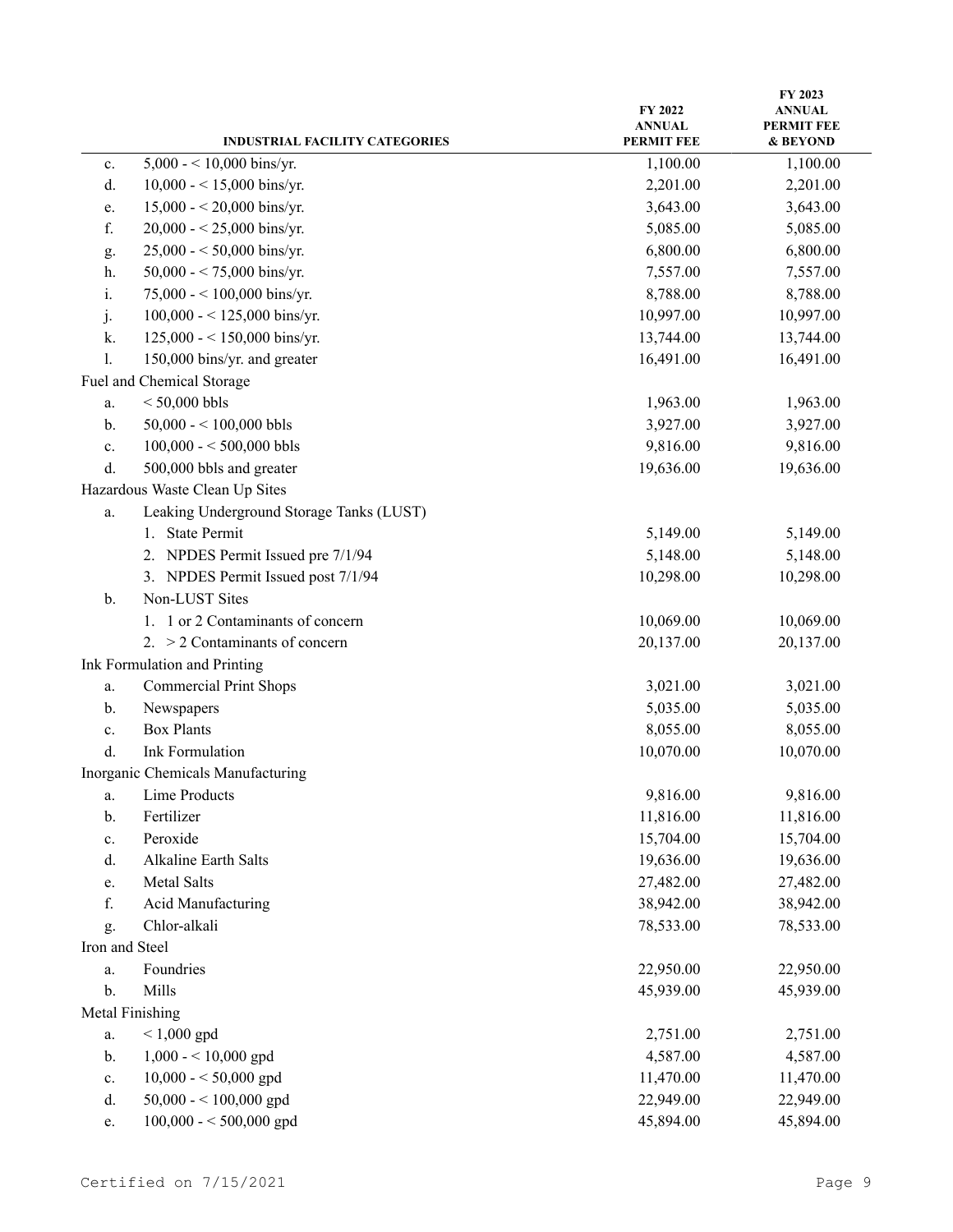|                             | <b>INDUSTRIAL FACILITY CATEGORIES</b>                                   | FY 2022<br><b>ANNUAL</b><br><b>PERMIT FEE</b> | FY 2023<br>ANNUAL<br><b>PERMIT FEE</b><br>& BEYOND |
|-----------------------------|-------------------------------------------------------------------------|-----------------------------------------------|----------------------------------------------------|
| f.                          | 500,000 gpd and greater                                                 | 68,845.00                                     | 68,845.00                                          |
|                             | Noncontact Cooling Water With Additives - Individual Permit Coverage    |                                               |                                                    |
| a.                          | $< 1,000$ gpd                                                           | 1,229.00                                      | 1,229.00                                           |
| b.                          | $1,000 - 10,000$ gpd                                                    | 1,716.00                                      | 1,716.00                                           |
| c.                          | $10,000 - 50,000$ gpd                                                   | 3,685.00                                      | 3,685.00                                           |
| d.                          | 50,000 - < $100,000$ gpd                                                | 8,593.00                                      | 8,593.00                                           |
| e.                          | $100,000 - 500,000$ gpd                                                 | 14,721.00                                     | 14,721.00                                          |
| f.                          | 500,000 - < 1,000,000 gpd                                               | 20,863.00                                     | 20,863.00                                          |
| g.                          | $1,000,000 - 2,500,000$ gpd                                             | 27,001.00                                     | 27,001.00                                          |
| h.                          | $2,500,000 - 5,000,000$ gpd                                             | 32,993.00                                     | 32,993.00                                          |
| $\mathbf{i}$ .              | 5,000,000 gpd and greater                                               | 39,266.00                                     | 39,266.00                                          |
|                             | Noncontact Cooling Water With Additives - General Permit Coverage       |                                               |                                                    |
| a.                          | $< 1,000$ gpd                                                           | 861.00                                        | 861.00                                             |
| b.                          | $1,000 - 10,000$ gpd                                                    | 1,716.00                                      | 1,716.00                                           |
| c.                          | $10,000 - 50,000$ gpd                                                   | 2,579.00                                      | 2,579.00                                           |
| d.                          | 50,000 - < $100,000$ gpd                                                | 6,015.00                                      | 6,015.00                                           |
| e.                          | $100,000 - 500,000$ gpd                                                 | 10,307.00                                     | 10,307.00                                          |
| f.                          | $500,000 - 1,000,000$ gpd                                               | 14,606.00                                     | 14,606.00                                          |
| g.                          | $1,000,000 - 2,500,000$ gpd                                             | 18,899.00                                     | 18,899.00                                          |
| h.                          | $2,500,000 - 5,000,000$ gpd                                             | 23,191.00                                     | 23,191.00                                          |
| i.                          | 5,000,000 gpd and greater                                               | 27,484.00                                     | 27,484.00                                          |
|                             | Noncontact Cooling Water Without Additives - Individual Permit Coverage |                                               |                                                    |
| a.                          | $< 1,000$ gpd                                                           | 984.00                                        | 984.00                                             |
| b.                          | $1,000 - 10,000$ gpd                                                    | 1,963.00                                      | 1,963.00                                           |
| c.                          | $10,000 - 50,000$ gpd                                                   | 2,948.00                                      | 2,948.00                                           |
| d.                          | $50,000 - 100,000$ gpd                                                  | 6,874.00                                      | 6,874.00                                           |
| e.                          | $100,000 - 500,000$ gpd                                                 | 11,783.00                                     | 11,783.00                                          |
| ${\bf f}.$                  | $500,000 - 1,000,000$ gpd                                               | 16,687.00                                     | 16,687.00                                          |
| g.                          | $1,000,000 - 2,500,000$ gpd                                             | 21,511.00                                     | 21,511.00                                          |
| h.                          | $2,500,000 - 5,000,000$ gpd                                             | 26,503.00                                     | 26,503.00                                          |
| $\mathrm{i}.$               | 5,000,000 gpd and greater                                               | 31,414.00                                     | 31,414.00                                          |
|                             | Noncontact Cooling Water Without Additives - General Permit Coverage    |                                               |                                                    |
| a.                          | $< 1,000$ gpd                                                           | 688.00                                        | 688.00                                             |
| b.                          | $1,000 - 10,000$ gpd                                                    | 1,377.00                                      | 1,377.00                                           |
| $\mathbf{c}.$               | $10,000 - 50,000$ gpd                                                   | 2,064.00                                      | 2,064.00                                           |
| d.                          | $50,000 - 100,000$ gpd                                                  | 4,811.00                                      | 4,811.00                                           |
| e.                          | $100,000 - 500,000$ gpd                                                 | 8,246.00                                      | 8,246.00                                           |
| f.                          | $500,000 - 1,000,000$ gpd                                               | 11,683.00                                     | 11,683.00                                          |
| g.                          | $1,000,000 - 2,500,000$ gpd                                             | 15,117.00                                     | 15,117.00                                          |
| h.                          | $2,500,000 - 5,000,000$ gpd                                             | 18,554.00                                     | 18,554.00                                          |
| i.                          | 5,000,000 gpd and greater                                               | 21,987.00                                     | 21,987.00                                          |
|                             | Nonferrous Metals Forming                                               | 22,950.00                                     | 22,950.00                                          |
|                             |                                                                         |                                               |                                                    |
| a.                          |                                                                         |                                               |                                                    |
|                             |                                                                         |                                               |                                                    |
| Ore Mining<br>$\mathbf b$ . | Ore Mining<br>Ore mining with physical concentration processes          | 4,588.00<br>9,177.00                          | 4,588.00<br>9,177.00                               |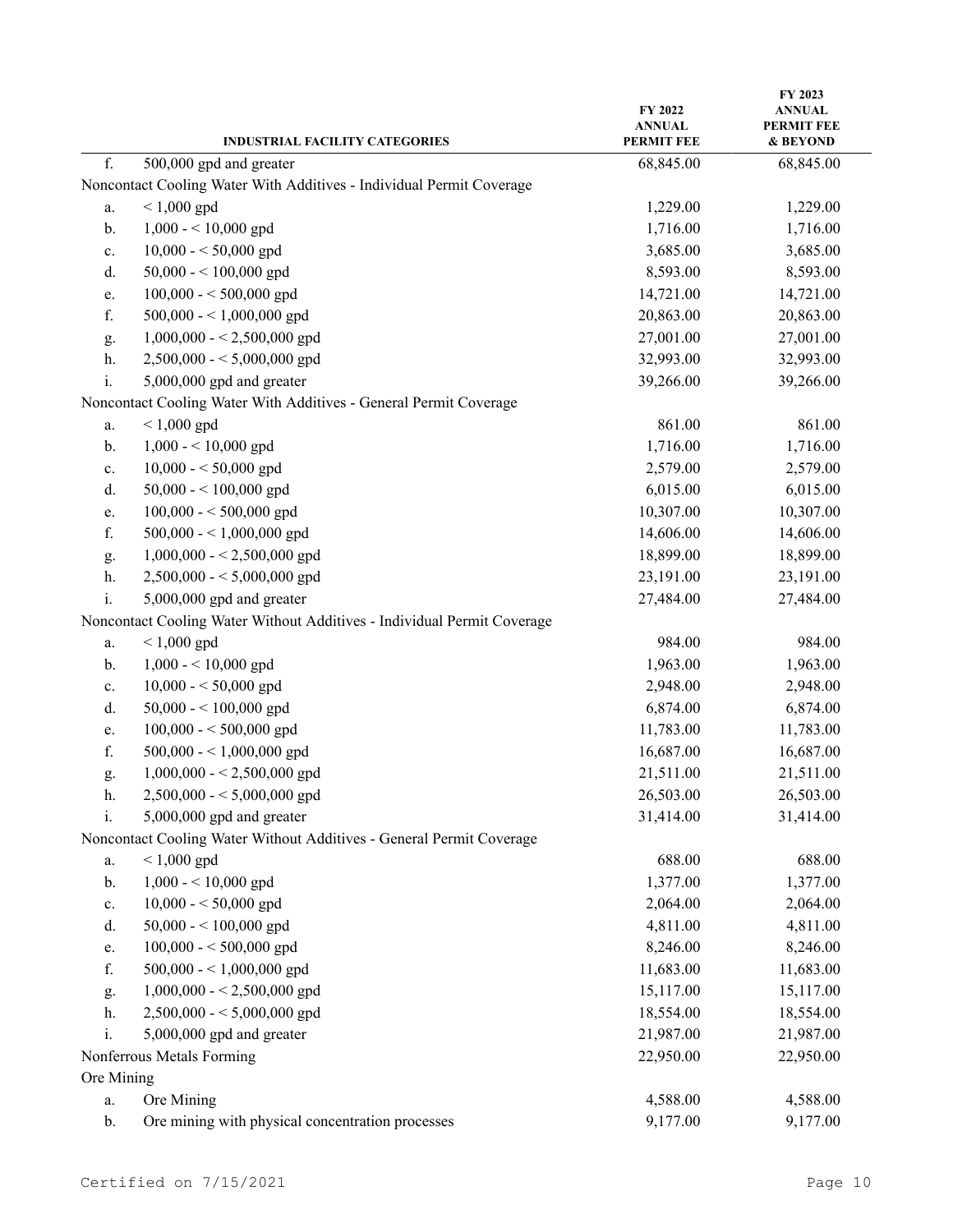|                | <b>INDUSTRIAL FACILITY CATEGORIES</b>                         | <b>FY 2022</b><br><b>ANNUAL</b><br><b>PERMIT FEE</b> | FY 2023<br><b>ANNUAL</b><br><b>PERMIT FEE</b><br>& BEYOND |
|----------------|---------------------------------------------------------------|------------------------------------------------------|-----------------------------------------------------------|
| c.             | Ore mining with physical and chemical concentration processes | 36,718.00                                            | 36,718.00                                                 |
|                | Organic Chemicals Manufacturing                               |                                                      |                                                           |
| a.             | Fertilizer                                                    | 19,636.00                                            | 19,636.00                                                 |
| b.             | Aliphatic                                                     | 39,266.00                                            | 39,266.00                                                 |
| c.             | Aromatic                                                      | 58,901.00                                            | 58,901.00                                                 |
|                | Petroleum Refining                                            |                                                      |                                                           |
| a.             | $<$ 10,000 bbls/d                                             | 39,266.00                                            | 39,266.00                                                 |
| b.             | $10,000 - 50,000$ bbls/d                                      | 77,853.00                                            | 77,853.00                                                 |
| c.             | 50,000 bbls/d and greater                                     | 157,075.00                                           | 157,075.00                                                |
| Photofinishers |                                                               |                                                      |                                                           |
| a.             | $< 1,000$ gpd                                                 | 1,570.00                                             | 1,570.00                                                  |
| b.             | 1,000 gpd and greater                                         | 3,927.00                                             | 3,927.00                                                  |
|                | Power and/or Steam Plants                                     |                                                      |                                                           |
| a.             | Steam Generation - Nonelectric                                | 7,924.00                                             | 7,924.00                                                  |
| b.             | Hydroelectric                                                 | 7,924.00                                             | 7,924.00                                                  |
| c.             | Nonfossil Fuel                                                | 11,781.00                                            | 11,781.00                                                 |
| d.             | Fossil Fuel                                                   | 31,414.00                                            | 31,414.00                                                 |
|                | Pulp, Paper and Paper Board                                   |                                                      |                                                           |
| a.             | Fiber Recyclers/Nonwood Pulp Mills                            | 19,632.00                                            | 19,632.00                                                 |
| b.             | Paper Mills                                                   | 39,266.00                                            | 39,266.00                                                 |
| c.             | Groundwood Pulp Mills                                         |                                                      |                                                           |
|                | 1. $<$ 300 tons per day                                       | 58,901.00                                            | 58,901.00                                                 |
|                | 2. $>$ 300 tons per day                                       | 117,813.00                                           | 117,813.00                                                |
| d.             | Chemical Pulp Mills                                           |                                                      |                                                           |
|                | w/o Chlorine Bleaching                                        | 157,068.00                                           | 157,068.00                                                |
| e.             | Chemical Pulp Mills                                           |                                                      |                                                           |
|                | w/Chlorine Bleaching                                          | 176,697.00                                           | 176,697.00                                                |
|                | Radioactive Effluents and Discharges (RED)                    |                                                      |                                                           |
| a.             | $\leq$ 3 waste streams                                        | 37,986.00                                            | 37,986.00                                                 |
| b.             | $3 - 8$ waste streams                                         | 65,965.00                                            | 65,965.00                                                 |
| c.             | 8 waste streams and greater                                   | 108,648.00                                           | 108,648.00                                                |
|                | <b>RCRA Corrective Action Sites</b>                           | 27,597.00                                            | 27,597.00                                                 |
|                | Sand and Gravel - Individual Permit Coverage                  |                                                      |                                                           |
| a.             | Mining Activities                                             |                                                      |                                                           |
|                | 1. Mining, screening, washing and/or crushing                 | 3,581.00                                             | 3,581.00                                                  |
|                | 2. Nonoperating site (fee per site)                           | 147.00                                               | 147.00                                                    |
| $\mathbf{b}$ . | <b>Asphalt Production</b>                                     |                                                      |                                                           |
|                | 1. $1 - 50,000$ tons/yr.                                      | 1,492.00                                             | 1,492.00                                                  |
|                | 50,000 - < 300,000 tons/yr.<br>2.                             | 3,582.00                                             | 3,582.00                                                  |
|                | 3. 300,000 tons/yr. and greater                               | 4,480.00                                             | 4,480.00                                                  |
|                | 4. Nonoperating Asphalt                                       | 147.00                                               | 147.00                                                    |
| c.             | <b>Concrete Production</b>                                    |                                                      |                                                           |
|                | 1. $1 - 25,000$ cu. yds/yr.                                   | 1,492.00                                             | 1,492.00                                                  |
|                | 2. $25,000 - 200,000$ cu. yds/yr.                             | 3,582.00                                             | 3,582.00                                                  |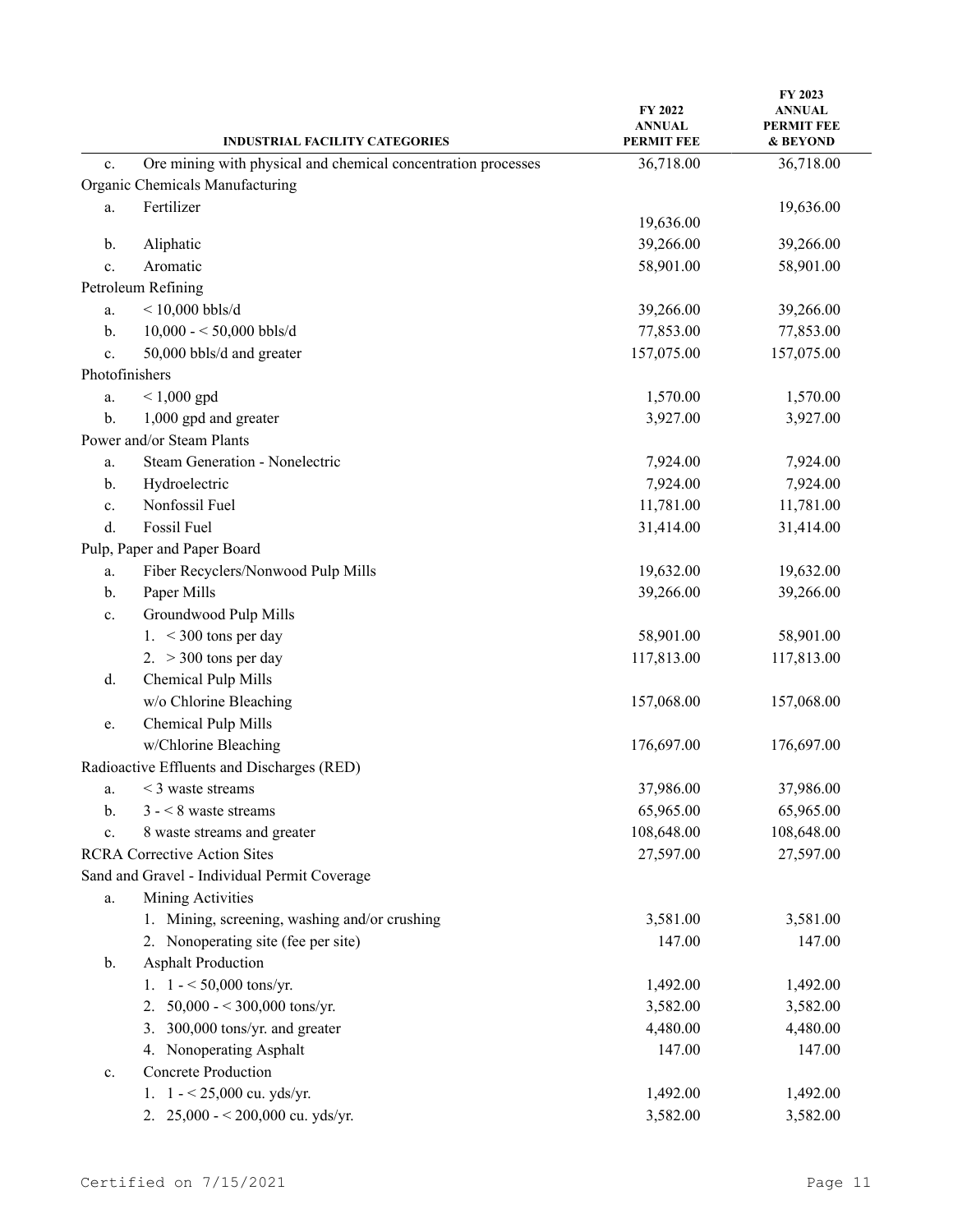|                | <b>INDUSTRIAL FACILITY CATEGORIES</b>                                                                                                                                              | FY 2022<br><b>ANNUAL</b><br><b>PERMIT FEE</b> | FY 2023<br><b>ANNUAL</b><br><b>PERMIT FEE</b><br>& BEYOND |
|----------------|------------------------------------------------------------------------------------------------------------------------------------------------------------------------------------|-----------------------------------------------|-----------------------------------------------------------|
|                | 3. 200,000 cu. yds/yr. and greater                                                                                                                                                 | 4,480.00                                      | 4,480.00                                                  |
|                | 4. Nonoperating Concrete                                                                                                                                                           | 147.00                                        | 147.00                                                    |
|                | The fee for a facility in the sand and gravel production category is<br>the sum of the applicable fees in the mining activities and concrete<br>and asphalt production categories. |                                               |                                                           |
| d.             | Portable Operations                                                                                                                                                                |                                               |                                                           |
|                | 1. Rock Crushing                                                                                                                                                                   | 3,581.00                                      | 3,581.00                                                  |
|                | 2. Asphalt                                                                                                                                                                         | 3,581.00                                      | 3,581.00                                                  |
|                | 3. Concrete                                                                                                                                                                        | 3,581.00                                      | 3,581.00                                                  |
|                | 4. Nonoperating Site                                                                                                                                                               | 147.00                                        | 147.00                                                    |
|                | Sand and Gravel - General Permit Coverage                                                                                                                                          |                                               |                                                           |
| a.             | Mining Activities                                                                                                                                                                  |                                               |                                                           |
|                | 1. Mining, screening, washing and/or crushing                                                                                                                                      | 2,505.00                                      | 2,505.00                                                  |
|                | 2. Nonoperating site (fee per site)                                                                                                                                                | 103.00                                        | 103.00                                                    |
| $\mathbf{b}$ . | <b>Asphalt Production</b>                                                                                                                                                          |                                               |                                                           |
|                | 1. $0 - 50,000$ tons/yr.                                                                                                                                                           | 1,046.00                                      | 1,046.00                                                  |
|                | 50,000 - < 300,000 tons/yr.<br>2.                                                                                                                                                  | 2,507.00                                      | 2,507.00                                                  |
|                | 300,000 tons/yr. and greater<br>3.                                                                                                                                                 | 3,135.00                                      | 3,135.00                                                  |
|                | 4. Nonoperating Asphalt                                                                                                                                                            | 103.00                                        | 103.00                                                    |
| $\mathbf{c}$ . | <b>Concrete Production</b>                                                                                                                                                         |                                               |                                                           |
|                | 1. $0 - 25,000$ cu. yds/yr.                                                                                                                                                        | 1,046.00                                      | 1,046.00                                                  |
|                | $25,000 - 200,000$ cu. yds/yr.<br>2.                                                                                                                                               | 2,507.00                                      | 2,507.00                                                  |
|                | 3. 200,000 cu. yds/yr. and greater                                                                                                                                                 | 3,135.00                                      | 3,135.00                                                  |
|                | 4. Nonoperating Concrete                                                                                                                                                           | 103.00                                        | 103.00                                                    |
|                | The fee for a facility in the sand and gravel production category is<br>the sum of the applicable fees in the mining activities and concrete<br>and asphalt production categories. |                                               |                                                           |
| d.             | Portable Operations                                                                                                                                                                |                                               |                                                           |
|                | 1. Rock Crushing                                                                                                                                                                   | 2,507.00                                      | 2,507.00                                                  |
|                | 2. Asphalt                                                                                                                                                                         | 2,507.00                                      | 2,507.00                                                  |
|                | Concrete<br>3.                                                                                                                                                                     | 2,507.00                                      | 2,507.00                                                  |
|                | 4. Nonoperating                                                                                                                                                                    | 103.00                                        | 103.00                                                    |
|                | Seafood Processing                                                                                                                                                                 |                                               |                                                           |
| a.             | $< 1,000$ gpd                                                                                                                                                                      | 1,963.00                                      | 1,963.00                                                  |
| b.             | $1,000 - 10,000$ gpd                                                                                                                                                               | 5,003.00                                      | 5,003.00                                                  |
| c.             | $10,000 - 50,000$ gpd                                                                                                                                                              | 8,934.00                                      | 8,934.00                                                  |
| d.             | 50,000 - < 100,000 gpd                                                                                                                                                             | 14,036.00                                     | 14,036.00                                                 |
| e.             | 100,000 gpd and greater                                                                                                                                                            | 19,636.00                                     | 19,636.00                                                 |
| Shipyards      |                                                                                                                                                                                    |                                               |                                                           |
| a.             | Per crane, travel lift, small boat lift                                                                                                                                            | 4,588.00                                      | 4,588.00                                                  |
| b.             | Per drydock under 250 ft in length                                                                                                                                                 | 4,588.00                                      | 4,588.00                                                  |
| c.             | Per graving dock                                                                                                                                                                   | 4,588.00                                      | 4,588.00                                                  |
| d.             | Per marine way/ramp                                                                                                                                                                | 6,882.00                                      | 6,882.00                                                  |
| e.             | Per syncrolift                                                                                                                                                                     | 6,882.00                                      | 6,882.00                                                  |
| f.             | Per drydock 250 ft and over in length                                                                                                                                              | 9,177.00                                      | 9,177.00                                                  |
| g.             | In-water vessel maintenance                                                                                                                                                        | 9,177.00                                      | 9,177.00                                                  |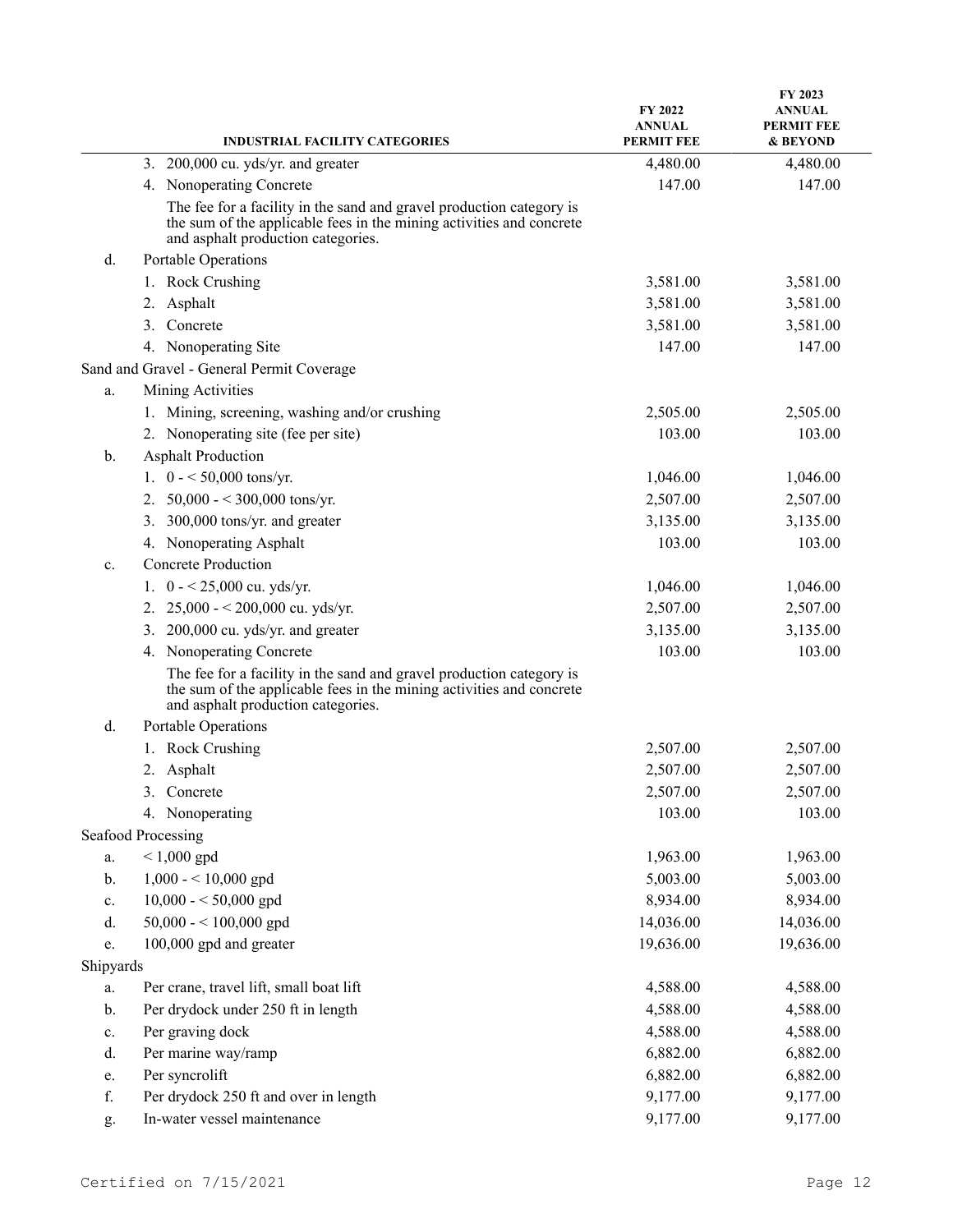|                      | <b>INDUSTRIAL FACILITY CATEGORIES</b>                                                                                                                                  | FY 2022<br><b>ANNUAL</b><br><b>PERMIT FEE</b> | FY 2023<br><b>ANNUAL</b><br><b>PERMIT FEE</b><br>& BEYOND |
|----------------------|------------------------------------------------------------------------------------------------------------------------------------------------------------------------|-----------------------------------------------|-----------------------------------------------------------|
|                      | The fee for a facility in the shipyard category is the sum of the fees for                                                                                             |                                               |                                                           |
|                      | the applicable units in the facility.                                                                                                                                  |                                               |                                                           |
|                      | Solid Waste Sites (nonstormwater)                                                                                                                                      |                                               |                                                           |
| a.                   | Nonputrescible                                                                                                                                                         | 7,850.00                                      | 7,850.00                                                  |
| b.                   | $< 50$ acres                                                                                                                                                           | 15,703.00                                     | 15,703.00                                                 |
| c.                   | $50 - 100$ acres                                                                                                                                                       | 31,414.00                                     | 31,414.00                                                 |
| d.                   | $100 - 250$ acres                                                                                                                                                      | 39,266.00                                     | 39,266.00                                                 |
| e.                   | 250 acres and greater                                                                                                                                                  | 58,901.00                                     | 58,901.00                                                 |
| <b>Textile Mills</b> |                                                                                                                                                                        | 78,533.00                                     | 78,533.00                                                 |
|                      | <b>Timber Products</b>                                                                                                                                                 |                                               |                                                           |
| a.                   | Log Storage                                                                                                                                                            | 3,927.00                                      | 3,927.00                                                  |
| b.                   | Veneer                                                                                                                                                                 | 7,850.00                                      | 7,850.00                                                  |
| c.                   | Sawmills                                                                                                                                                               | 15,704.00                                     | 15,704.00                                                 |
| d.                   | Hardwood, Plywood                                                                                                                                                      | 27,482.00                                     | 27,482.00                                                 |
| e.                   | <b>Wood Preserving</b>                                                                                                                                                 | 37,706.00                                     | 37,706.00                                                 |
|                      | Vegetable/Bulb Washing Facilities                                                                                                                                      |                                               |                                                           |
| a.                   | $< 1,000$ gpd                                                                                                                                                          | 130.00                                        | 130.00                                                    |
| b.                   | $1,000 - 5,000$ gpd                                                                                                                                                    | 262.00                                        | 262.00                                                    |
| c.                   | 5,000 - < $10,000$ gpd                                                                                                                                                 | 517.00                                        | 517.00                                                    |
| d.                   | $10,000 - 20,000$ gpd                                                                                                                                                  | 1,042.00                                      | 1,042.00                                                  |
| e.                   | 20,000 and greater                                                                                                                                                     | 1,721.00                                      | 1,721.00                                                  |
|                      | Vehicle Maintenance and Freight Transfer                                                                                                                               |                                               |                                                           |
| a.                   | $< 0.5$ acre                                                                                                                                                           | 3,927.00                                      | 3,927.00                                                  |
| b.                   | $0.5 - 1.0$ acre                                                                                                                                                       | 7,850.00                                      | 7,850.00                                                  |
| c.                   | 1.0 acre and greater                                                                                                                                                   | 11,781.00                                     | 11,781.00                                                 |
|                      | <b>Vessel Deconstruction</b>                                                                                                                                           |                                               |                                                           |
| a.                   | Base fee                                                                                                                                                               | 3,100.00                                      | 3,100.00                                                  |
| b.                   | On land (per project)                                                                                                                                                  | 3,500.00                                      | 3,500.00                                                  |
| c.                   | On barge or drydock (per project)                                                                                                                                      | 4,800.00                                      | 4,800.00                                                  |
| d.                   | In-water (per project)                                                                                                                                                 | 18,700.00                                     | 18,700.00                                                 |
|                      | The fee for a facility in the vessel deconstruction category is the sum of<br>the base fee and number and type of projects completed in the previous<br>calendar year. |                                               |                                                           |
|                      | Water Plants - Individual Permit Coverage                                                                                                                              | 5,359.00                                      | 5,359.00                                                  |
|                      | Water Plants - General Permit Coverage                                                                                                                                 | 3,752.00                                      | 3,752.00                                                  |
|                      | Wineries - Individual Permit Coverage                                                                                                                                  |                                               |                                                           |
| a.                   | $<$ 24,999 gallons per year (gpy)                                                                                                                                      | 423.00                                        | 423.00                                                    |
| b.                   | $25,000 - 39,999$ gpy                                                                                                                                                  | 621.00                                        | 621.00                                                    |
| c.                   | 40,000 - < 54,999 gpy                                                                                                                                                  | 960.00                                        | 960.00                                                    |
| d.                   | 55,000 - < 69,999 gpy                                                                                                                                                  | 1,297.00                                      | 1,297.00                                                  |
| e.                   | 70,000 - < 99,999 gpy                                                                                                                                                  | 1,636.00                                      | 1,636.00                                                  |
| f.                   | $100,000 - 299,999$ gpy                                                                                                                                                | 2,370.00                                      | 2,370.00                                                  |
| g.                   | $300,000 - 699,999$ gpy                                                                                                                                                | 7,111.00                                      | 7,111.00                                                  |
| h.                   | 700,000 - < 999,999 gpy                                                                                                                                                | 16,594.00                                     | 16,594.00                                                 |
| i.                   | $1,000,000 - 1,999,999$ gpy                                                                                                                                            | 23,762.00                                     | 23,762.00                                                 |
| j.                   | $2,000,000$ gpy and greater                                                                                                                                            | 47,470.00                                     | 47,470.00                                                 |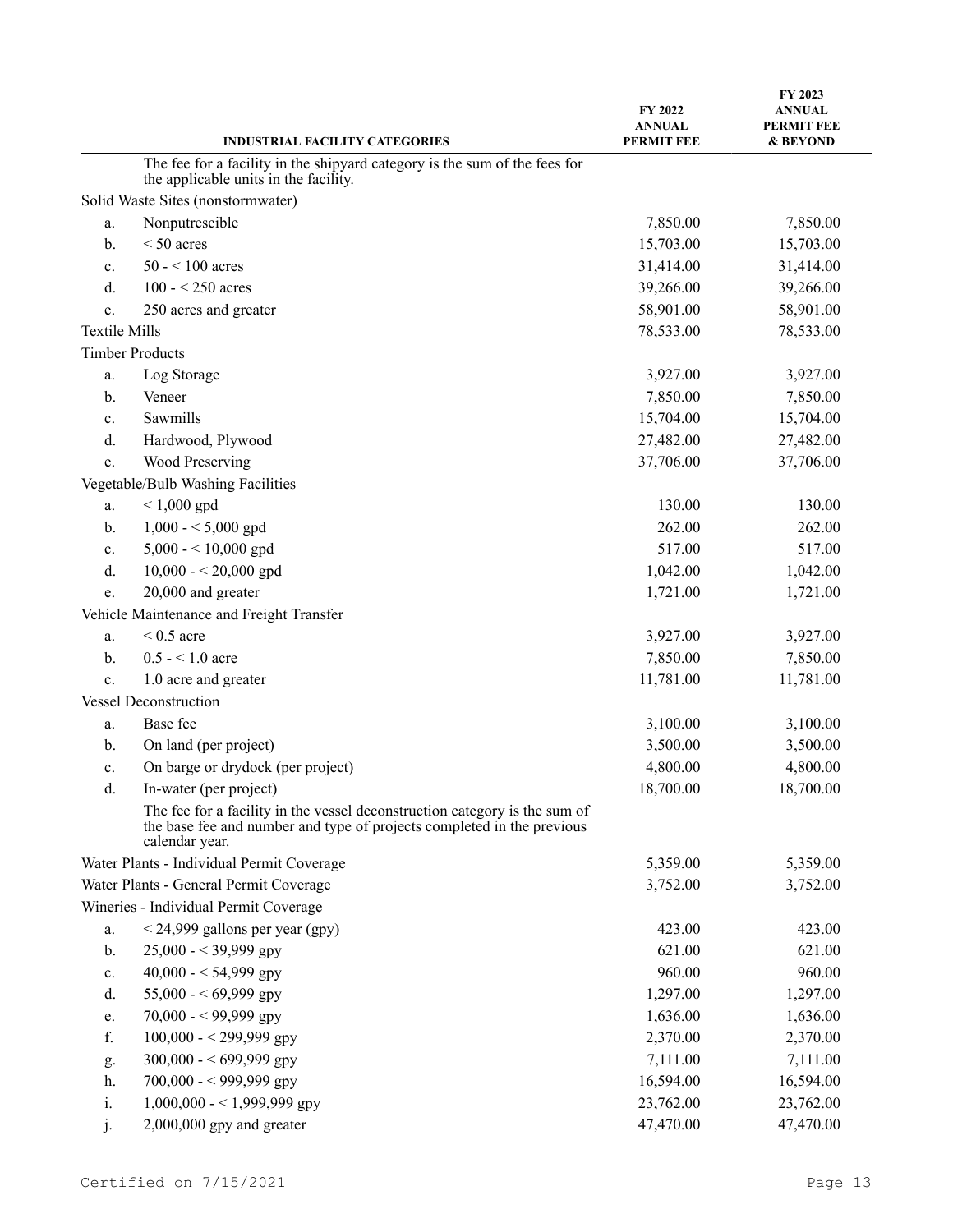|                | <b>INDUSTRIAL FACILITY CATEGORIES</b> | <b>FY 2022</b><br><b>ANNUAL</b><br><b>PERMIT FEE</b> | FY 2023<br><b>ANNUAL</b><br><b>PERMIT FEE</b><br>& BEYOND |
|----------------|---------------------------------------|------------------------------------------------------|-----------------------------------------------------------|
|                | Wineries - General Permit Coverage    |                                                      |                                                           |
| a.             | $< 24,999$ gpy                        | 296.00                                               | 296.00                                                    |
| $b$            | $25,000 - 39,999$ gpy                 | 434.00                                               | 434.00                                                    |
| $\mathbf{c}$ . | $40,000 - 54,999$ gpy                 | 671.00                                               | 671.00                                                    |
| d.             | $55,000 - 69,999$ gpy                 | 907.00                                               | 907.00                                                    |
| e.             | $70,000 - 99,999$ gpy                 | 1,144.00                                             | 1,144.00                                                  |
| f.             | $100,000 - 299,999$ gpy               | 1,657.00                                             | 1,657.00                                                  |
| g.             | $300,000 - 699,999$ gpy               | 4,973.00                                             | 4,973.00                                                  |
| h.             | $700,000 - 999,999$ gpy               | 11,604.00                                            | 11,604.00                                                 |
| 1.             | $1,000,000 - 1,999,999$ gpy           | 16,617.00                                            | 16,617.00                                                 |
| $\mathbf{J}$   | $2,000,000$ gpy and greater           | 33,196.00                                            | 33,196.00                                                 |

(a) Facilities other than those in the sand and gravel, shipyard, or RCRA categories that operate within several fee categories or subcategories, shall be charged from that category or subcategory with the highest fee.

(b) The total annual permit fee for a water treatment plant that primarily serves residential customers may not exceed three dollars per residential equivalent. The number of residential equivalents is determined by dividing the facility's annual gross revenue in the previous calendar year by the annual user charge for a single family residence that uses nine hundred cubic feet of water per month.

(c) Fruit packer, sand and gravel, and winery permit holders are required to submit information to the department certifying annual production (calendar year) or unit processes. The permit holder shall submit the information to the department by the required due date. Failure to provide this information results in a fee determination based on the highest subcategory the facility has received permit coverage in.

(i) Information submitted shall bear a certification of correctness and be signed:

(A) In the case of a corporation, by an authorized corporate officer;

(B) In the case of a limited partnership, by an authorized partner;

(C) In the case of a general partnership, by an authorized general partner; or

(D) In the case of a sole proprietorship, by the proprietor.

(ii) The department may verify information submitted and, if it determines that false or inaccurate statements have been made, it may, in addition to taking other actions provided by law, revise both current and previously granted fee determinations.

(d) Fees for fruit packers discharging only noncontact cooling water without additives shall pay the lesser of the applicable fee in the fruit packing or noncontact cooling water without additives categories.

(e) Where no clear industrial facility category exists for placement of a permit holder, the department may elect to place the permit holder in a category with dischargers or permit holders that contain or use similar properties or processes and/or a category which contains similar permitting complexities to the department.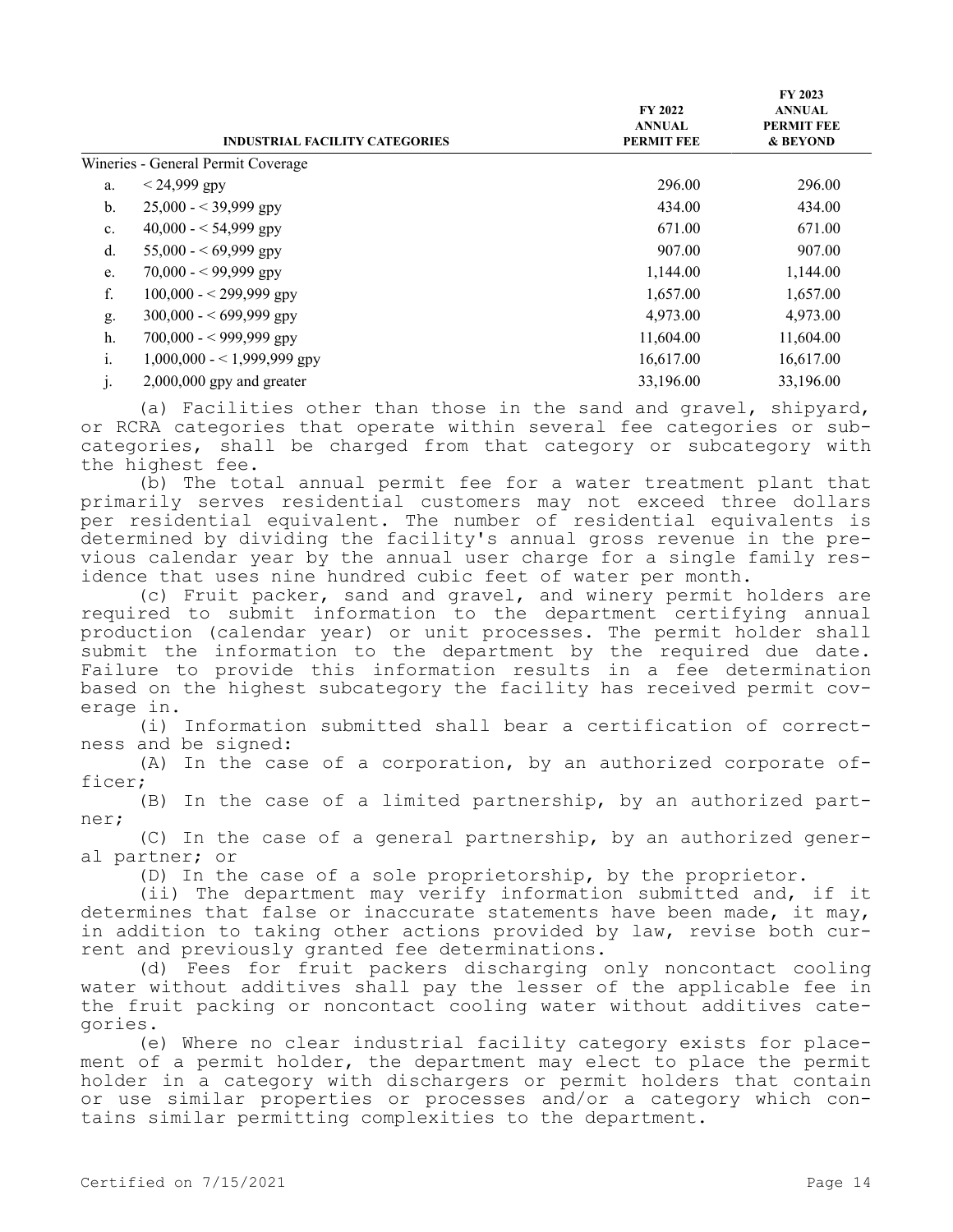(f) Hazardous waste cleanup sites and EPA authorized RCRA corrective action sites with whom the department has begun cost recovery through chapter 70A.305 RCW shall not pay a permit fee under chapter 173-224 WAC until such time as the cost recovery under chapter 70A.305 RCW ceases.

(g) Any permit holder, with the exception of nonoperating sand and gravel operations or a permitted portable facility, who has not been in continuous operation within a consecutive eighteen-month period or who commits to not being in operation for a consecutive eighteen-month period or longer can have their permit fee reduced to twenty-five percent of the fee that they would be otherwise assessed. This nonoperating mode may be verified by the appropriate ecology staff. Once operations resume, the permit fee returns to the full amount.

Facilities who commit to the minimum eighteen-month nonoperating mode but go back into operation during the same eighteen-month period are assessed permit fees as if they were active during the entire period.

(h) Facilities with subcategories based on gallons per day (gpd) shall have their annual permit fee determined by using the maximum daily flow or maximum monthly average permitted flow in gallons per day as specified in the waste discharge permit, whichever is greater.

(i) RCRA corrective action sites requiring a waste discharge permit are assessed a separate permit fee regardless of whether the discharge is authorized by a separate permit or by a modification to an existing permit for a discharge other than that resulting from the corrective action.

(3) MUNICIPAL/DOMESTIC FACILITIES

(a) The annual permit fee for a permit held by a municipality for a domestic wastewater facility issued under RCW 90.48.162 or 90.48.260 is determined as follows:

| <b>Residential</b><br><b>Equivalents (RE)</b> | <b>FY 2022</b><br>Annual<br><b>Permit Fee</b> | FY 2023<br>Annual<br><b>Permit Fee</b><br>& Beyond |
|-----------------------------------------------|-----------------------------------------------|----------------------------------------------------|
| < 250,000                                     | \$2.16                                        | \$2.16                                             |
| > 250,000                                     | 2.16                                          | 2.16                                               |

(b) The annual permit fee under RCW 90.48.162 or 90.48.260 that is held by a municipality which:

(i) Holds more than one permit for domestic wastewater facilities; and

(ii) Treats each domestic wastewater facility as a separate accounting entity, is determined as in (a) of this subsection.

A separate accounting entity is one that maintains separate funds or accounts for each domestic wastewater facility. Revenues are received from the users to pay for the costs of operating that facility.

(c) The sum of the annual permit fees for permits held by a municipality that:

(i) Holds more than one permit for domestic wastewater facilities issued under RCW 90.48.162 or 90.48.260; and

(ii) Does not treat each domestic wastewater facility as a separate accounting entity, as described in (b) of this subsection, is determined as in (a) of this subsection.

(d) The permit fee for a privately owned and public-owned domestic wastewater facility that primarily serves residential customers is determined as in (a) of this subsection. Residential customers are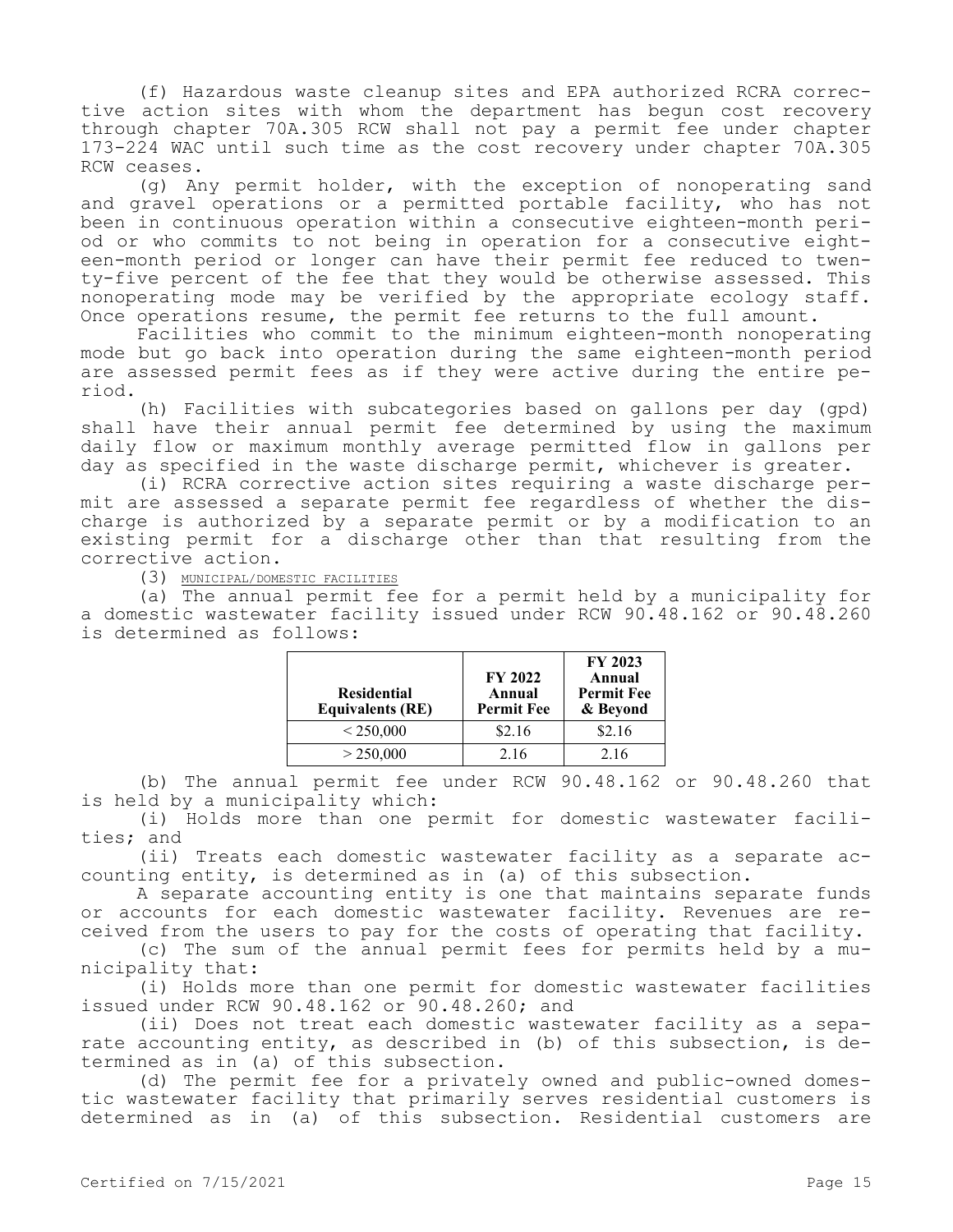those whose lot, parcel or real estate, or building is primarily used for domestic dwelling purposes.

(e) The annual permit fee for privately owned or public-owned domestic wastewater facilities must be determined by using the maximum daily flow or maximum monthly average permitted flow in million gallons per day, whichever is greater, as specified in the waste discharge permit. Permit fees for privately owned or public-owned domestic wastewater facilities that do not serve primarily residential customers and for state-owned domestic wastewater facilities are the following:

| <b>Permitted Flows</b>         | FY 2022<br>Annual<br><b>Permit Fee</b> | FY 2023<br>Annual<br><b>Permit Fee</b><br>& Beyond |
|--------------------------------|----------------------------------------|----------------------------------------------------|
| .1 MGD and Greater             | \$15,075.00                            | \$15,075.00                                        |
| $.05$ MGD to $\leq$ .1 MGD     | 6,032.00                               | 6,032.00                                           |
| $.0008$ MGD to<br>$< 0.05$ MGD | 3,016.00                               | 3,016.00                                           |
| $< .0008$ MGD                  | 910.00                                 | 910.00                                             |

(f) The number of residential equivalents is calculated in the following manner:

(i) If the facility serves only single-family residences, the number of residential equivalents is the number of single-family residences that it served on January 1 of the previous calendar year.

(ii) If the facility serves both single-family residences and other classes of customers, the number of residential equivalents is calculated in the following manner:

(A) Calculation of the number of residential equivalents that the facility serves in its own service area. Subtract from the previous calendar year's gross revenue:

(I) Any amounts received from other municipalities for sewage interception, treatment, collection, or disposal; and

(II) Any user charges received from customers for whom the permit holder pays amounts to other municipalities for sewage treatment or disposal services. Divide the resulting figure by the annual user charge for a single-family residence.

(B) Calculation of the number of residential equivalents that the facility serves in other municipalities which pay amounts to the facility for sewage interception, treatment, collection, or disposal:

(I) Divide any amounts received from other municipalities during the previous calendar year by the annual user charge for a single-family residence. In this case "annual user charge for a single-family residence" means the annual user charge that the facility charges other municipalities for sewage interception, treatment, collection, or disposal services for a single-family residence. If the facility charges different municipalities different single-family residential user fees, then the charge used in these calculations must be that which applies to the largest number of single-family residential customers. Alternatively, if the facility charges different municipalities different single-family residential user fees, the permit holder may divide the amount received from each municipality by the annual user charge that it charges that municipality for a single-family residence and sum the resulting figures.

(II) If the facility does not charge the other municipality on the basis of a fee per single-family residence, the number of residen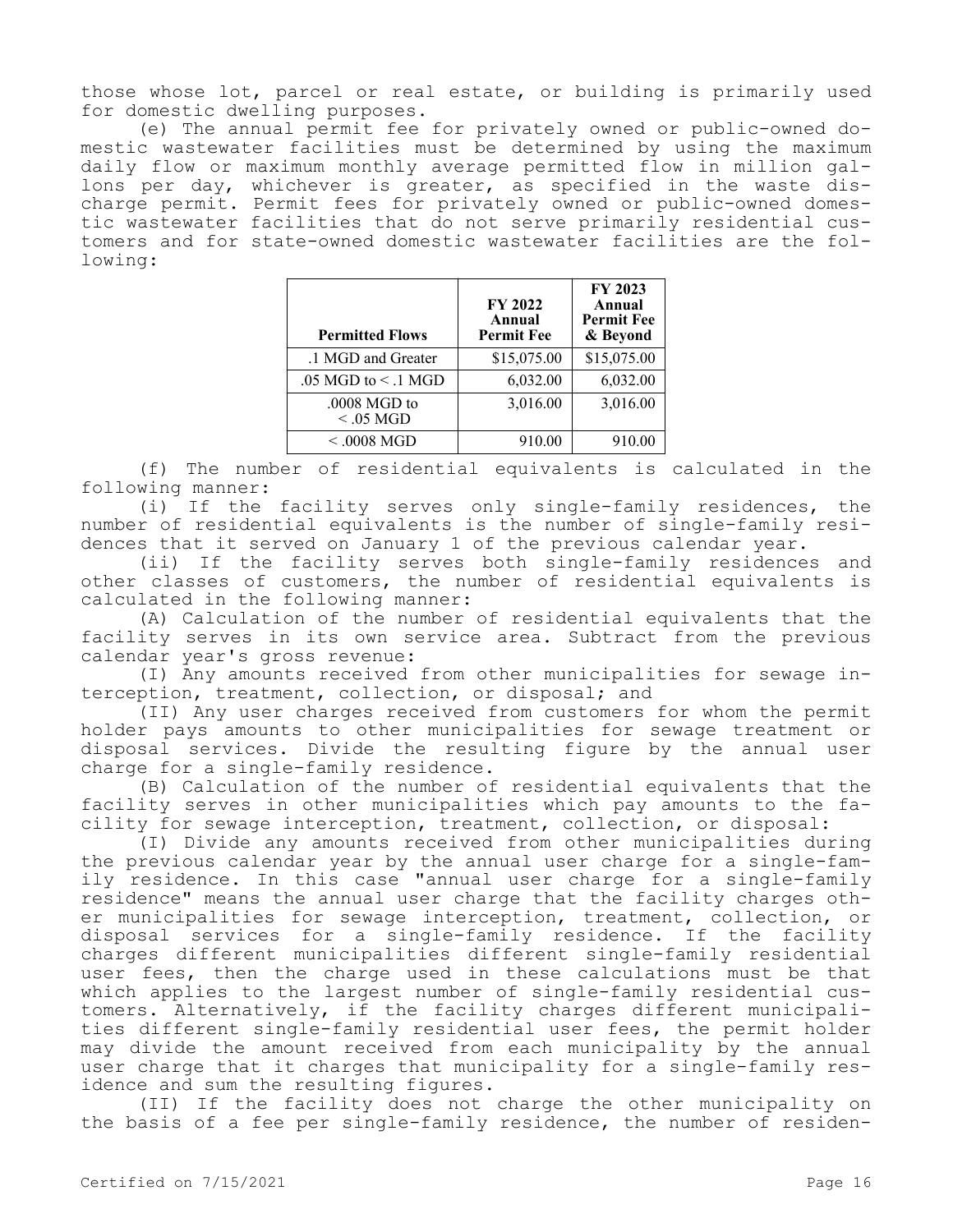tial equivalents in the other municipality is calculated by dividing its previous calendar year's gross revenue by its annual user fee for a single-family residence. If the other municipality does not maintain data on its gross revenue, user fees, and/or the number of single-family residences that it serves, the number of residential equivalents is calculated as in (f)(iv) of this subsection.

(III) If the other municipality serves only single-family residences, the number of residential equivalents may be calculated as in (f)(i) of this subsection.

The sum of the resulting figures is the number of residential equivalents that the facility serves in other municipalities.

(C) The number of residential equivalents is the sum of the number of residential equivalents calculated in (f)(ii)(A) and (B) of this subsection.

(iii) The annual user fee for a single-family residence is calculated by either of the following methods, at the choice of the permit holder:

(A) The annual user fee for a single-family residence using nine hundred cubic feet of water per month. If users are billed monthly, this is calculated by multiplying by twelve the monthly user fee for a single-family residence using nine hundred cubic feet of water per month. If users are billed bimonthly, the annual user fee is calculated by multiplying by six the bimonthly user fee for a single-family residence using one thousand eight hundred cubic feet of water per two-month period. If the user fee for a single-family residence varies, depending on age, income, location, etc., then the fee used in these calculations must be that which applies to the largest number of single-family residential customers.

(B) The average annual user fee for a single-family residence. This average is calculated by dividing the previous calendar year's gross revenue from provision of sewer services to single-family residences by the number of single-family residences served on January 1 of the previous calendar year. If the user fee for a single-family residence varies, depending on age, income, location, etc., then the gross revenue and number of single-family residences used in making this calculation must be those for all the single-family residential customers.

In either case, (f)(iii)(A) or (B) of this subsection, the permit holder must provide the department with a copy of its complete sewer rate schedule for all classes of customers.

(iv) If a permit holder does not maintain data on its gross revenue, user fees, and/or the number of single-family residences that it serves, and therefore cannot use the methods described in (f)(i) or (ii) of this subsection to calculate the number of residential equivalents that it serves, then the number of residential equivalents that it serves is calculated by dividing the average daily influent flow to its facility for the previous calendar year by two hundred fifty gallons. This average is calculated by summing all the daily flow measurements taken during the previous calendar year and then dividing the resulting sum by the number of days on which flow was measured. Data for this calculation must be taken from the permit holder's discharge monitoring reports. Permit holders using this means of calculating the number of their residential equivalents must submit with their application a complete set of copies of their discharge monitoring reports for the previous calendar year.

(g) Fee calculation procedures for holders of permits for domestic wastewater facilities.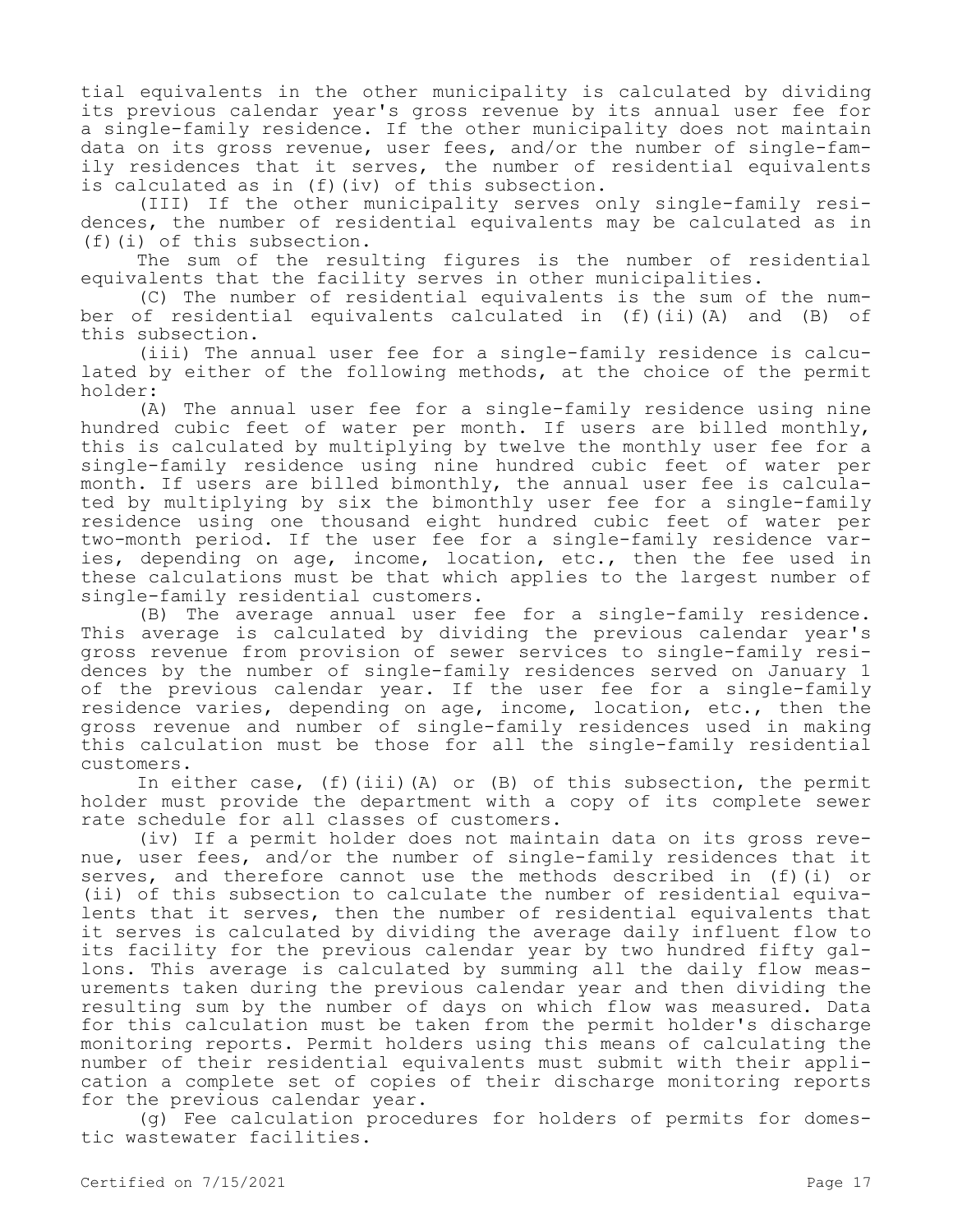(i) Municipalities holding permits for domestic wastewater facilities issued under RCW 90.48.162 and 90.48.260, and holders of permits for privately owned domestic wastewater facilities that primarily serve residential customers must complete a form certifying the number of residential equivalents served by their domestic wastewater system. The form must be completed and returned to the department within thirty days after it is mailed to the permit holder by the department. Failure to return the form could result in permit termination.

(ii) The form shall bear a certification of correctness and be signed:

(A) In the case of a corporation, by an authorized corporate officer;

(B) In the case of a limited partnership, by an authorized partner;

(C) In the case of a general partnership, by an authorized partner;

(D) In the case of a sole proprietorship, by the proprietor; or

(E) In the case of a municipal or other public facility, by either a ranking elected official or a principal executive officer.

(iii) The department may verify the information contained in the form and, if it determines that the permit holder has made false statements, may, in addition to taking other actions provided by law, revise both current and previously granted fee determinations.

(h) The annual permit fee for a domestic wastewater facility with a Puget Sound nutrient general permit will be calculated at the rate of \$0.31 per residential equivalent per year. The number of residential equivalents will be calculated as described in (g) of this subsection. The permit fee in this subsection will not be assessed for municipal domestic wastewater treatment facilities unless the legislature amends RCW 90.48.465(2) to authorize this fee.

(4) STORMWATER PERMIT COVERAGES (UNLESS SPECIFICALLY CATEGORIZED ELSEWHERE IN WAC 173-224-040(2))

|                |                                                                      |                                                                                                                                      | FY 2022<br><b>Annual Permit</b><br>Fee | FY 2023<br><b>Annual Permit</b><br>Fee & Beyond |
|----------------|----------------------------------------------------------------------|--------------------------------------------------------------------------------------------------------------------------------------|----------------------------------------|-------------------------------------------------|
| a.             |                                                                      | Individual Construction or Industrial Stormwater Permits                                                                             |                                        |                                                 |
|                | 1.                                                                   | $\leq 50$ acres                                                                                                                      | \$6,032.00                             | \$6,032.00                                      |
|                | 2.                                                                   | $50 - 100$ acres                                                                                                                     | 12,054.00                              | 12,054.00                                       |
|                | $\mathcal{E}$                                                        | $100 - 500$ acres                                                                                                                    | 18,095.00                              | 18,095.00                                       |
|                | 4.                                                                   | 500 acres and greater                                                                                                                | 24,122.00                              | 24,122.00                                       |
| $\mathbf{b}$ . | Facilities Covered Under the Industrial Stormwater General<br>Permit |                                                                                                                                      |                                        |                                                 |
|                | 1.                                                                   | Municipalities and state agencies                                                                                                    | 1,976.00                               | 1,976.00                                        |
|                | 2.                                                                   | New permit holders without historical gross revenue<br>information                                                                   | 1,035.00                               | 1,035.00                                        |
|                | 3.                                                                   | The permit fee for all other permit holders shall be based on<br>the gross revenue of the business for the previous calendar<br>year |                                        |                                                 |
|                |                                                                      | <b>Gross Revenue</b>                                                                                                                 |                                        |                                                 |
|                |                                                                      | Less than $$100,000$                                                                                                                 | 192.00                                 | 192.00                                          |
|                |                                                                      | \$100,000 < \$1,000,000                                                                                                              | 832.00                                 | 832.00                                          |
|                |                                                                      | \$1,000,000 < \$2,500,000                                                                                                            | 995.00                                 | 995.00                                          |
|                |                                                                      | \$2,500,000 < \$5,000,000                                                                                                            | 1,663.00                               | 1,663.00                                        |
|                |                                                                      | \$5,000,000 < \$10,000,000                                                                                                           | 2,493.00                               | 2,493.00                                        |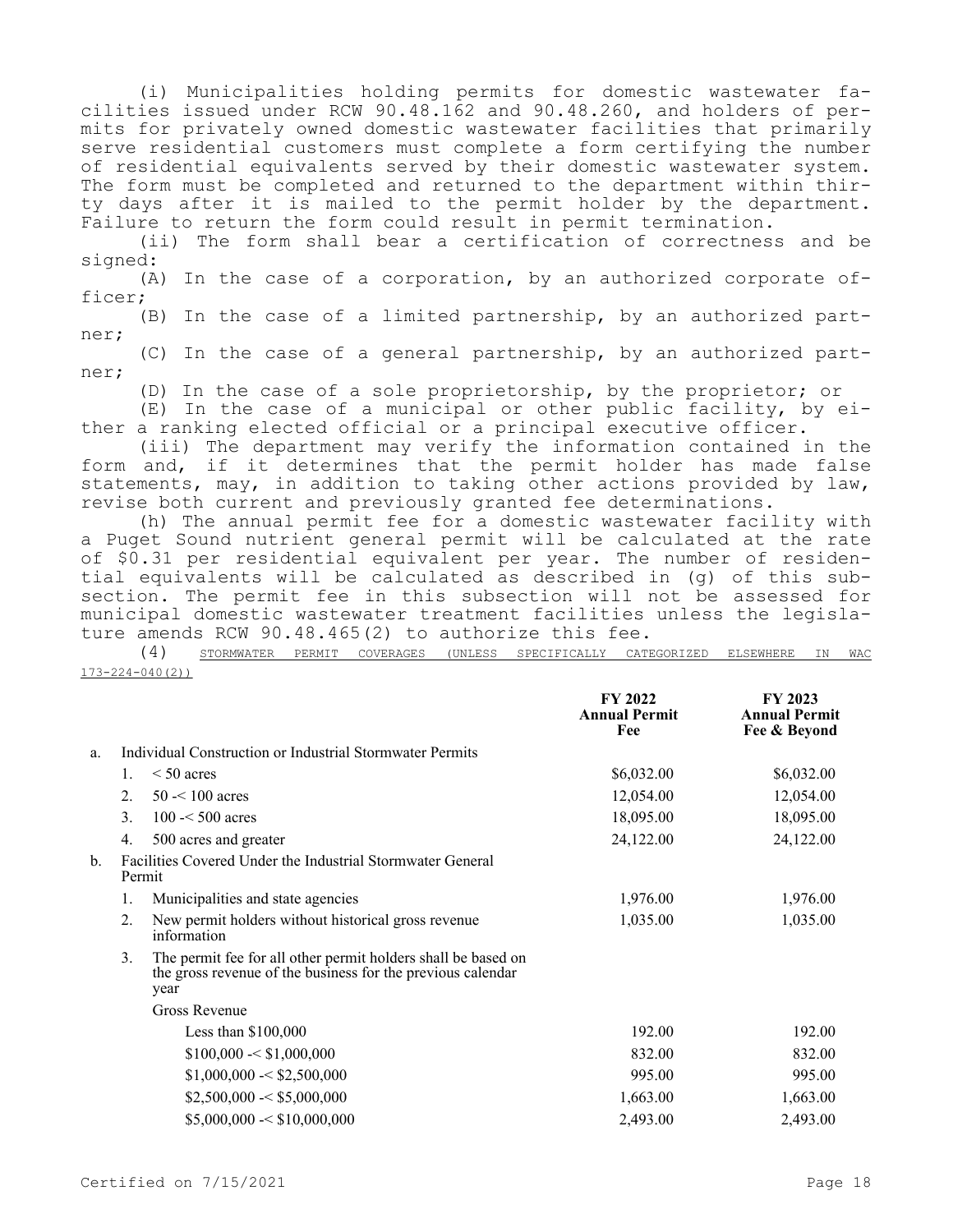|                           | <b>FY 2022</b><br><b>Annual Permit</b><br>Fee | FY 2023<br><b>Annual Permit</b><br>Fee & Beyond |
|---------------------------|-----------------------------------------------|-------------------------------------------------|
| $$10,000,000$ and greater | 3.012.00                                      | 3.012.00                                        |

To be eligible for less than the maximum permit fee, the permit holder must provide documentation to substantiate the gross revenue claims. Documentation shall be provided annually in a manner prescribed by the department. The documentation shall bear a certification of correctness and be signed:

(a) In the case of a corporation, by an authorized corporate officer;

(b) In the case of a limited partnership, by an authorized general partner;

(c) In the case of a general partnership, by an authorized partner; or

(d) In the case of a sole proprietorship, by the proprietor.

The department may verify the information contained in the submitted documentation and, if it determines that the permit holder has made false statements, may deny the adjustment, revoke previously granted fee adjustments, and/or take such other actions deemed appropriate or required under state or federal law.

|                |    | <b>Permitted Amount of Disturbed Acreage</b>                                           | FY 2022<br><b>Annual Permit</b><br>Fee | FY 2023<br><b>Annual Permit</b><br>Fee & Beyond |
|----------------|----|----------------------------------------------------------------------------------------|----------------------------------------|-------------------------------------------------|
| $\mathbf{c}$ . |    | Construction Activities Covered Under the Construction Stormwater<br>General Permit(s) |                                        |                                                 |
|                |    | Less than 5 acres disturbed area                                                       | \$780.00                               | \$780.00                                        |
|                |    | $5 - 7$ acres of disturbed area                                                        | 1,268.00                               | 1,268.00                                        |
|                |    | $7 < 10$ acres of disturbed area                                                       | 1,712.00                               | 1,712.00                                        |
|                | 4. | $10 - 20$ acres of disturbed area                                                      | 2,336.00                               | 2,336.00                                        |
|                |    | 20 acres and greater of disturbed area                                                 | 2,906.00                               | 2,906.00                                        |

(5) MUNICIPAL SEPARATE STORM SEWER SYSTEM PERMITS

(a) Except as provided for in (d) of this subsection, the municipal stormwater permit annual fee for the entities listed below is:

| <b>Name of Entity</b>                         | <b>FY 2022</b><br>Annual<br><b>Permit Fee</b> | <b>FY 2023</b><br>Annual<br><b>Permit Fee</b><br>& Beyond |
|-----------------------------------------------|-----------------------------------------------|-----------------------------------------------------------|
| King County                                   | \$68,695.00                                   | \$68,695.00                                               |
| Snohomish County                              | 68,695.00                                     | 68,695.00                                                 |
| Pierce County                                 | 68,695.00                                     | 68,695.00                                                 |
| Tacoma, City of                               | 68,695.00                                     | 68,695.00                                                 |
| Seattle, City of                              | 68,695.00                                     | 68,695.00                                                 |
| Washington<br>Department of<br>Transportation | 68,695.00                                     | 68,695.00                                                 |
| Clark County                                  | 68,695.00                                     | 68,695.00                                                 |

(b) Municipal stormwater general permit fees for cities and counties, except as otherwise provided for in (a), (c), and (d) of this subsection, are determined in the following manner: For fiscal years 2022 and 2023 and beyond, ecology will charge \$1.99 per housing unit inside the geographic area covered by the permit for those cities and counties whose median household income exceeds the state average. Cit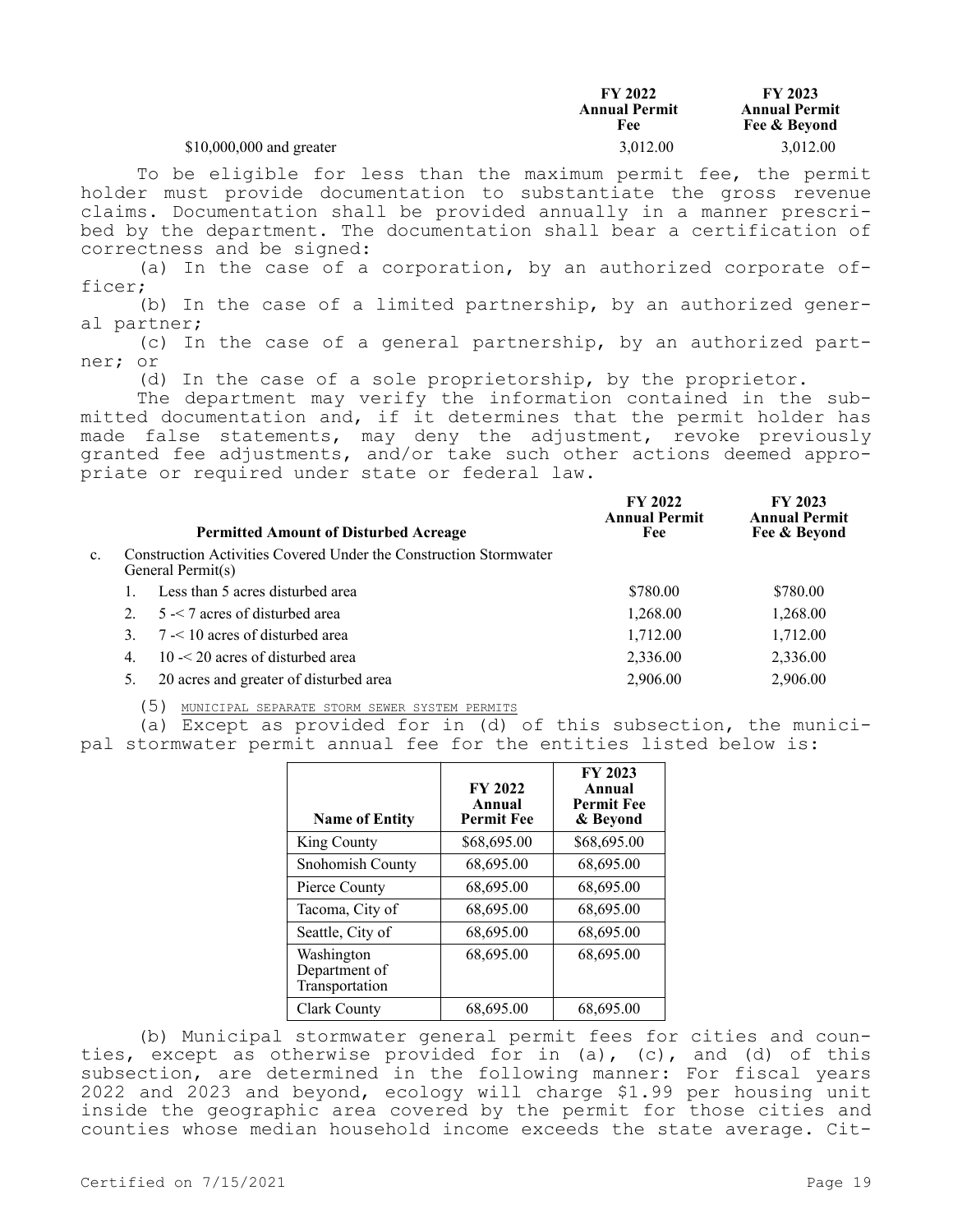ies and counties whose median household income is less than the state average will have their fee per housing unit reduced to \$.98 per housing unit inside the geographic area covered by the permit. Fees will not exceed \$68,695.00 for fiscal years 2022 and 2023 and beyond. The minimum annual fee will not be lower than \$2,856.00 for fiscal years 2022 and 2023 and beyond unless the permitted city or county has a median household income less than the state average. In this case, the city or county will pay a fee totaling \$.98 per housing unit for fiscal years 2022 and 2023 and beyond.

(c) Other entities required to have permit coverage under a municipal stormwater general permit will pay an annual fee based on the entities' previous year's annual operating budget as follows:

| <b>Annual Operating Budget</b> | FY 2022<br>Annual<br><b>Permit Fee</b> | FY 2023<br>Annual<br><b>Permit Fee</b><br>& Beyond |
|--------------------------------|----------------------------------------|----------------------------------------------------|
| Less than $$100,000$           | \$199.00                               | \$199.00                                           |
| $$100,000 - $1,000,000$        | 805.00                                 | 805.00                                             |
| $$1,000,000 - $5,000,000$      | 2,009.00                               | 2,009.00                                           |
| $$5,000,000 - $10,000,000$     | 3,015.00                               | 3,015.00                                           |
| \$10,000,000 and greater       | 5,024.00                               | 5,024.00                                           |

For the purposes of determining the annual permit fee category, the annual operating budget shall be the entities' annual operating budget for the entities' previous fiscal year and shall be determined as follows:

(i) For diking, drainage, irrigation, and flood control districts, the district's annual operating budget.

(ii) For ports, the annual operating budget for the port district.

(iii) For colleges, schools, and universities, the portion of the operating budget related to plant or facilities operation and maintenance for the site or sites subject to the permit.

(iv) For state agencies, the annual operating budget for the site or sites subject to the permit.

(v) For other entities not listed, ecology will consider annual revenue, and the noncapital operating budget for the site subject to the permit.

(d) Municipal stormwater permits written specifically for a single entity, such as a single city, county, or agency, issued after the effective date of this rule will have its annual fee determined in the following manner:

(i) For cities and counties listed in (a) of this subsection, the fee shall be five times the amount identified.

(ii) For cities and counties whose median household income exceeds the state average, the fee shall be the higher of either five times the otherwise applicable general permit fee or \$30,000. For municipalities whose median household income is less than the state average, the fee shall be the higher of 2.5 times the otherwise applicable general permit fee or \$15,000.

(iii) For entities that would otherwise be covered under a municipal stormwater general permit as determined in (c) of this subsection, the fiscal years 2022 and 2023 annual fee and beyond for a permit written for a specific entity is \$14,290.00.

(e) Ecology will assess a single permit fee for entities which apply only as copermittees or coapplicants. The permit fee shall be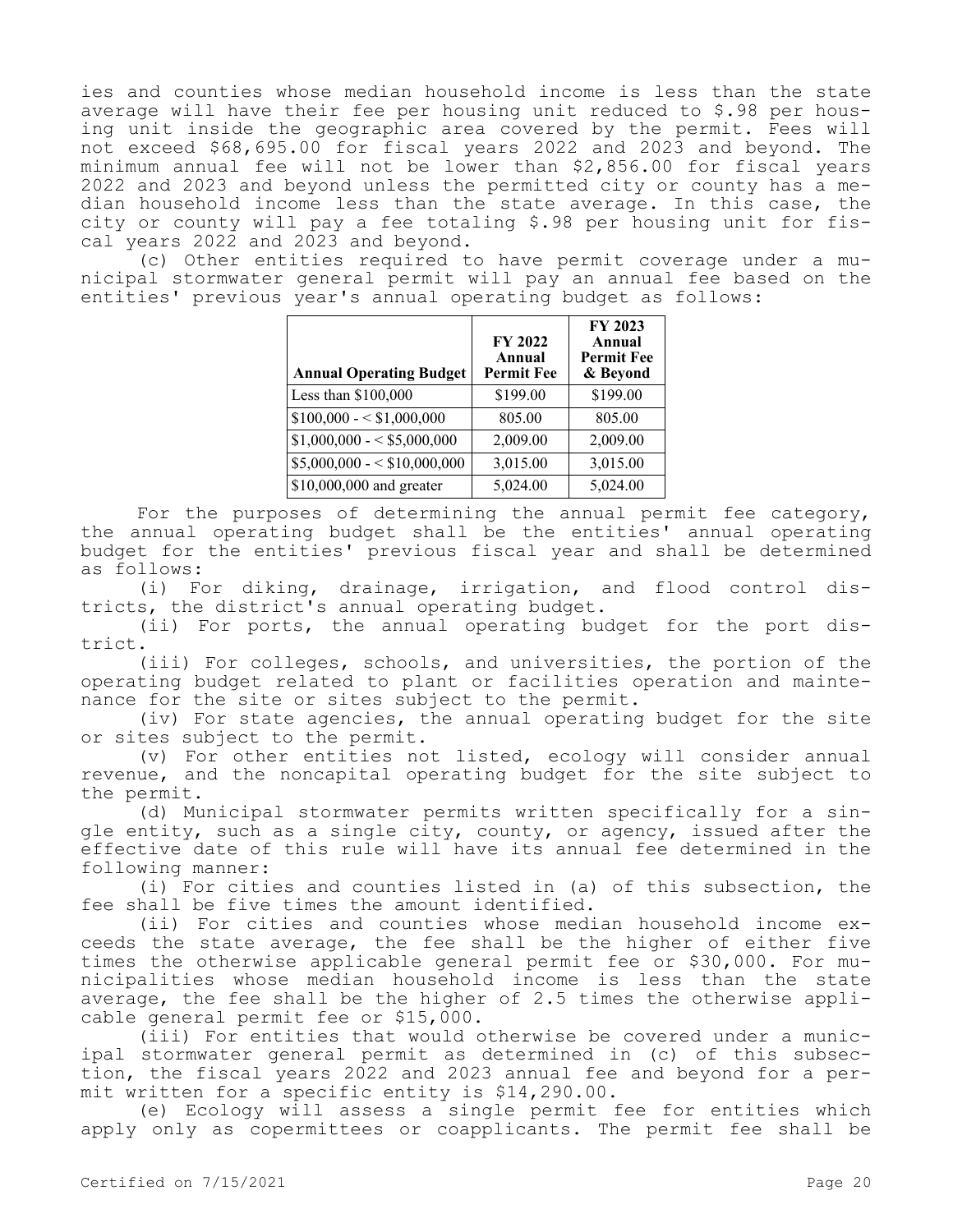equal to the highest single permit fee which would have been assessed if the copermittees had applied separately.

[Statutory Authority: RCW 90.48.465. WSR 21-13-150 (Order 19-10), § 173-224-040, filed 6/22/21, effective 7/23/21; WSR 19-14-040 (Order 18-01), § 173-224-040, filed 6/26/19, effective 7/27/19; WSR 17-16-005 (Order 16-11), § 173-224-040, filed 7/20/17, effective 8/20/17; WSR 15-23-110 (Order 15-02), § 173-224-040, filed 11/18/15, effective 12/19/15; WSR 13-22-051 (Order 13-02), § 173-224-040, filed 11/1/13, effective 12/2/13. Statutory Authority: RCW 90.48.465 and 2011 c 50 § 302(2). WSR 11-20-035 (Order 11-02), § 173-224-040, filed 9/27/11, effective 10/28/11. Statutory Authority: RCW 90.48.465. WSR 09-20-020 (Order 09-06), § 173-224-040, filed 9/28/09, effective 10/29/09. Statutory Authority: Chapter 90.48 RCW. WSR 08-16-109 (Order 08-05), § 173-224-040, filed 8/5/08, effective 9/5/08. Statutory Authority: RCW 90.48.465. WSR 06-12-028 (Order 05-17), § 173-224-040, filed 5/30/06, effective 6/30/06; WSR 04-15-046, § 173-224-040, filed 7/13/04, effective 8/13/04. Statutory Authority: Chapter 90.48 RCW. WSR 02-12-059, § 173-224-040, filed 5/30/02, effective 6/30/02; WSR 00-13-010 (Order 00-06), § 173-224-040, filed 6/9/00, effective 7/10/00; WSR 00-02-031 (Order 99-03), § 173-224-040, filed 12/28/99, effective 1/28/00; WSR 98-03-046 (Order 97-27), § 173-224-040, filed 1/15/98, effective 2/15/98; WSR 96-03-041 (Order 94-21), § 173-224-040, filed 1/10/96, effective 2/10/96; WSR 94-10-027 (Order 93-08), § 173-224-040, filed<br>4/28/94, effective 5/29/94; WSR 92-03-131 (Order 91-45), § effective 5/29/94; WSR 92-03-131 (Order 91-45), § 173-224-040, filed 1/21/92, effective 2/21/92. Statutory Authority: Chapter 43.21A RCW. WSR 89-12-027 and 90-07-015 (Order 89-8 and 89-8A), § 173-224-040, filed 5/31/89 and 3/13/90, effective 4/13/90.]

**WAC 173-224-050 Permit fee computation and payments.** (1) The department shall charge permit fees based on the permit fee schedule contained in WAC 173-224-040. The department may charge fees at the beginning of the fiscal year to which they apply. The department shall notify permit holders of fee charges by sending an invoice to the permittee on record. The department must receive permit fee payments within forty-five days after the department sends a billing statement. The department may elect to bill permit holders a prorated portion of the annual fee on a monthly, quarterly, or other periodic basis.

(2) Permit fee computation shall begin on the first day of each fiscal year. In the case of facilities or activities not previously covered by permits, fee computation begins on the permit issuance date. In the case of applicants for state waste discharge permits who are deemed to have a temporary permit under RCW 90.48.200, computation shall begin on the sixty-first day after the department accepts a completed application. In the case of NPDES permit holders who submit a new, updated permit application containing information that could change their assigned permit fee, computation and permit fee category reassignment begins upon the date the department accepts the application. Any facility that obtains permit coverage but fails to operate will still be obligated to pay the annual permit fee assessment until the department terminates permit coverage. Permits terminated during the fiscal year will pay the annual fee assessment regardless of the permit termination date.

(3) Permit fees for sand and gravel general permit holders are assessed as in subsection (2) of this section and: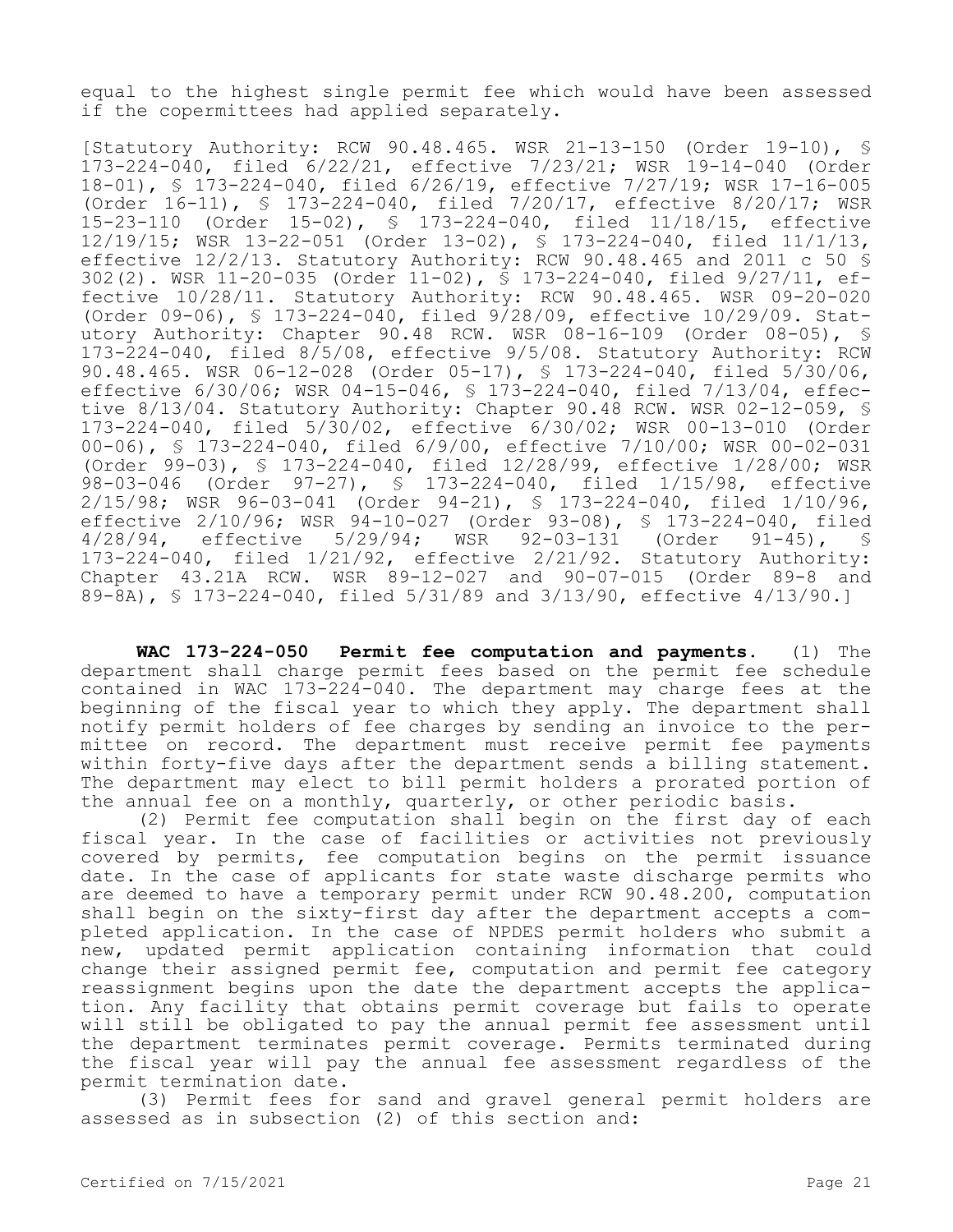(a) Nonoperating sites. A facility conducting mining, screening, washing and/or crushing activities excluding portable rock crushing operations is considered nonoperating for fee purposes if they are conducting these activities for less than ninety cumulative days during a calendar year. A facility producing no asphalt and/or concrete during the calendar year is also considered nonoperating for fee purposes.

(b) Nonoperating sites that become active for only concrete and/or asphalt production are assessed a prorated fee for the actual time inactive. For the actual time a concrete and/or asphalt facility is active excluding asphalt portable batch plants and concrete portable batch plants, fees are based on total production of concrete and/or asphalt.

(c) Fees for continuously active sites that produce concrete and/or asphalt excluding asphalt portable batch plants and concrete portable batch plants, are based on the previous calendar year production totals. Existing facilities must provide the department with the production totals for concrete and/or asphalt produced during the previous calendar year. New facilities with no historical asphalt and/or concrete production data will have their first year fee based on the production levels reported on the application for coverage under the National Pollutant Discharge Elimination System and State Waste Discharge Permit for Process Water, Stormwater, and Mine Dewatering Water Discharges Associated with Sand and Gravel Operations, Rock Quarries and Similar Mining Facilities including Stockpiles of Mined Materials, Concrete Batch Operations and Asphalt Batch Operations general permit.

(4) Fees for fruit packer general permit holders are assessed as in subsection (2) of this section and are computed based on the three previous calendar years production totals. Existing facilities must provide the department with the production totals in the manner described in WAC 173-224-040 (2)(c). New facilities with no historical production data will have their first year fee based on the estimated production level for that year. The second year fee is determined based on the actual production during the first year. Fee calculation for subsequent years will be based on the average production values of previous years.

(5) Facilities with construction and industrial stormwater general permit coverage will have their annual permit fees begin on the permit issuance date.

(6) Permit fee accrual will continue until the permit has been terminated by the department regardless if the activity covered under the permit has already ceased.

(7) Facilities with an existing NPDES and/or state wastewater discharge permit who also have obtained industrial and/or construction stormwater general permit coverage shall only pay an annual fee based on the permit with the highest permit fee category assessment.

(8) Computation of fees shall end on June 30th, the last day of the state's fiscal year regardless of the permit termination date.

(9) The applicable permit fee shall be paid using ecology's online payment software or by check or money order payable to the "Department of Ecology" and mailed to the Water Quality Permit Fee Program, P.O. Box 47611, Olympia, Washington 98504-7611.

(10) In the event a check is returned due to insufficient funds, the department shall consider the permit fee to be unpaid.

(11) Delinquent accounts. Permit holders are considered delinquent in the payment of fees if the fees are not received by the first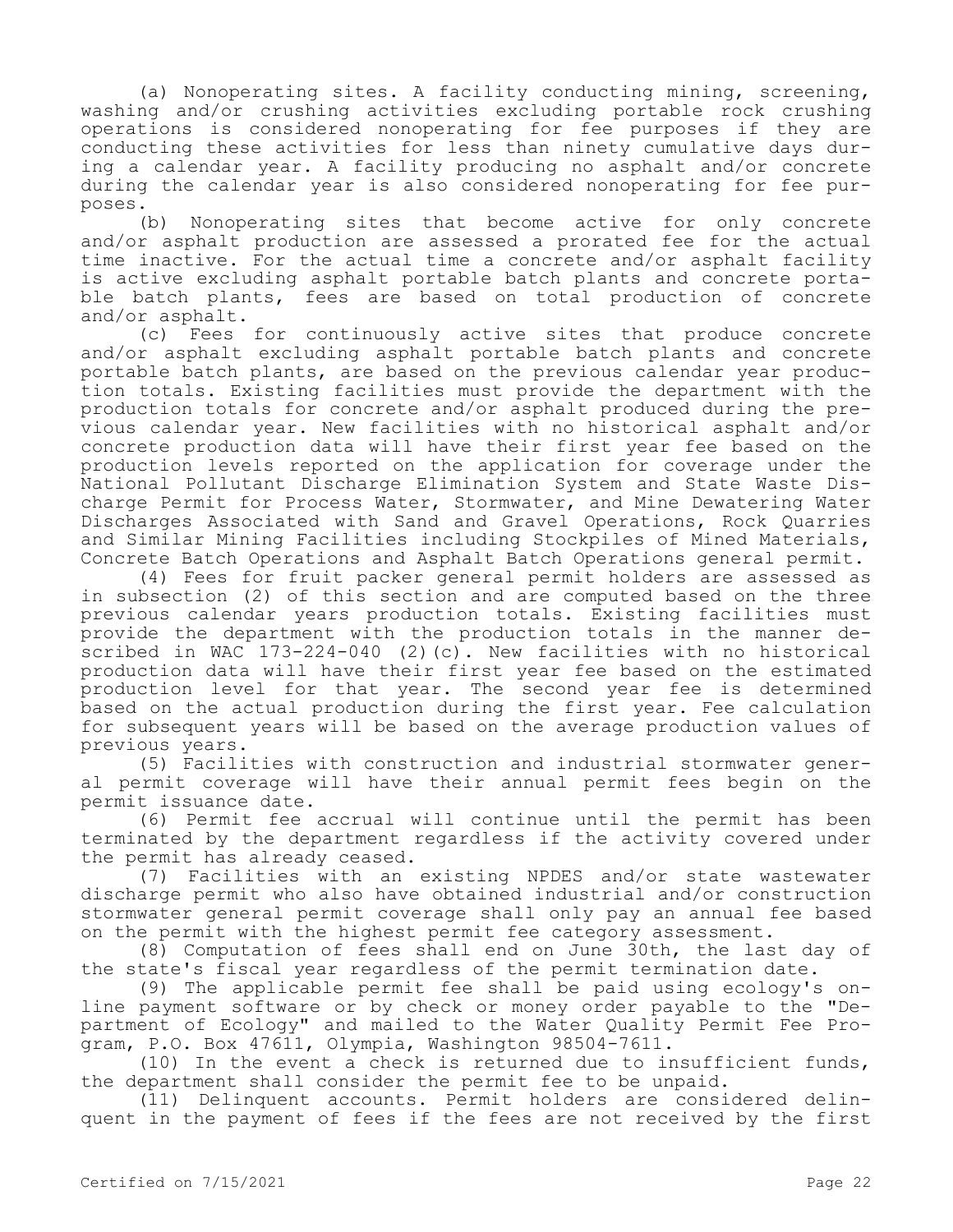invoice billing due date. Delinquent accounts are processed in the following manner:

(a) Municipal and government entities shall be notified by regular mail that they have forty-five days to bring the delinquent account up-to-date. Accounts that remain delinquent after forty-five days may receive a permit revocation letter for nonpayment of fees.

(b) Nonmunicipal or nongovernment permit holders shall be notified by the department by regular mail that they have forty-five days to bring the delinquent account up-to-date. Accounts that remain delinquent after forty-five days may be turned over for collection. In addition to the amount owed, the collection agent may add a fee to the delinquent amount owed as authorized by RCW 19.16.500. If the collection agency fails to recover the delinquent fees after twelve months, the permit holder may receive a permit revocation letter for nonpayment of fees.

[Statutory Authority: RCW 90.48.465. WSR 21-13-150 (Order 19-10), § 173-224-050, filed 6/22/21, effective 7/23/21; WSR 19-14-040 (Order 18-01), § 173-224-050, filed 6/26/19, effective 7/27/19; WSR 17-16-005 (Order 16-11), § 173-224-050, filed 7/20/17, effective 8/20/17; WSR 13-22-051 (Order 13-02), § 173-224-050, filed 11/1/13, effective 12/2/13; WSR 09-20-020 (Order 09-06), § 173-224-050, filed 9/28/09, effective 10/29/09. Statutory Authority: Chapter 90.48 RCW. WSR 08-16-109 (Order 08-05), § 173-224-050, filed 8/5/08, effective 9/5/08. Statutory Authority: RCW 90.48.465. WSR 04-15-046, § 173-224-050, filed 7/13/04, effective 8/13/04. Statutory Authority: Chapter 90.48 RCW. WSR 02-12-059, § 173-224-050, filed 5/30/02, effective 6/30/02; WSR 00-02-031 (Order 99-03), § 173-224-050, filed<br>12/28/99, effective 1/28/00; WSR 98-03-046 (Order 97-27), § 12/28/99, effective 1/28/00; WSR 98-03-046 (Order 97-27), § 173-224-050, filed 1/15/98, effective 2/15/98; WSR 96-03-041 (Order 94-21), § 173-224-050, filed 1/10/96, effective 2/10/96; WSR 94-10-027 (Order 93-08), § 173-224-050, filed 4/28/94, effective 5/29/94; WSR 92-03-131 (Order 91-45), § 173-224-050, filed 1/21/92, effective 2/21/92. Statutory Authority: Chapter 43.21A RCW. WSR 89-12-027 and 90-07-015 (Order 89-8 and 89-8A), § 173-224-050, filed 5/31/89 and 3/13/90, effective 4/13/90.]

**WAC 173-224-060 Permits issued by other governmental agencies.**  The department shall not charge permit fees for:

(1) Permits issued by a city, town, or municipal corporation under RCW 90.48.165;

(2) Permits issued by the energy facilities site evaluation council under RCW 80.50.071;

(3) Permits administered by the EPA under 33 U.S.C. 1251 et seq.

Nothing herein shall restrict the department from charging fees to recover administrative expenses of permits it issues under RCW 90.48.160 for discharges into municipal sewer systems, nor for charging fees to recover administrative expenses related to monitoring compliance with delegated pretreatment programs.

[Statutory Authority: Chapter 43.21A RCW. WSR 89-12-027 and 90-07-015 (Order 89-8 and 89-8A), § 173-224-060, filed 5/31/89 and 3/13/90, effective 4/13/90.]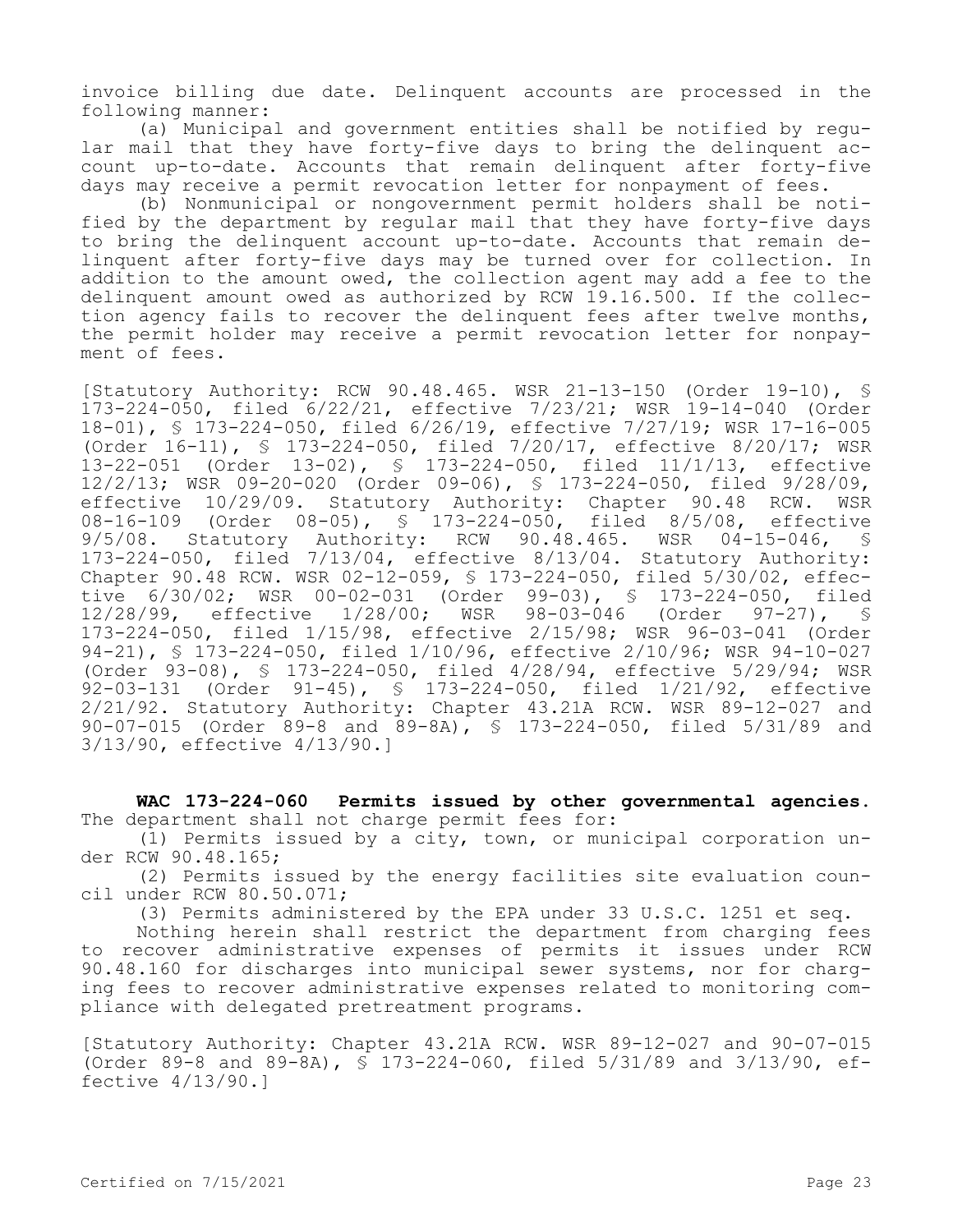**WAC 173-224-080 Transfer of permit coverage.** In the event that a permit is transferred, the department shall not refund permit fees. Fees paid by a previous permit holder shall be applied to the corresponding fee payment requirements of a new permit holder. Unpaid permit fees owed by a previous permit holder are the liability of a new permit holder. Agreements between a new and previous permit holder are not binding on the department.

[Statutory Authority: RCW 90.48.465. WSR 21-13-150 (Order 19-10), § 173-224-080, filed 6/22/21, effective 7/23/21. Statutory Authority: Chapter 43.21A RCW. WSR 89-12-027 and 90-07-015 (Order 89-8 and 89-8A), § 173-224-080, filed 5/31/89 and 3/13/90, effective 4/13/90.]

**WAC 173-224-090 Permit fee reductions.** With the exception of facilities covered under the construction and industrial stormwater general permits who are not eligible to apply for a fee reduction, any business required to pay a fee may receive a reduction of its permit fee.

(1) Market research and development.

(a) To qualify for the fee reduction, the operation under permit must be:

(i) A research facility with the primary purpose of researching market viability for products and/or processes that reduce or eliminate wastewater pollutants or wastewater pollutant generating activity;

(ii) Covered under an individual permit issued within the past three fiscal years;

(iii) Assessed a fee under an established fee category, excluding facility not otherwise classified.

(b) To receive a fee reduction, the permit holder must submit an application in a manner prescribed by the department demonstrating that the conditions in (a) of this subsection are met. The application shall bear a certification of correctness and be signed:

(i) In the case of a corporation, by an authorized corporate officer;

(ii) In the case of a limited partnership, by an authorized general partner;

(iii) In the case of a general partnership, by an authorized partner;

(iv) In the case of a sole proprietorship, by the proprietor; or

(v) In the case of a municipality, state, or other public entity, by either a principal executive officer or a ranking elected official.

(c) The department may verify the information contained in the application and, if it determines that the permit holder has made false statements, may deny the fee reduction request and revoke previously granted fee reductions.

(d) The permit fee for market research and development determined to be eligible under (a) of this subsection shall be reduced to twenty-five percent of the assessed annual permit fee.

(e) A site can only be eligible for this reduction for three consecutive fiscal years.

(2) Small business fee reduction.

(a) To qualify for the fee reduction, a business must:

(i) Be a corporation, partnership, sole proprietorship, or other legal entity formed for the purpose of making a profit;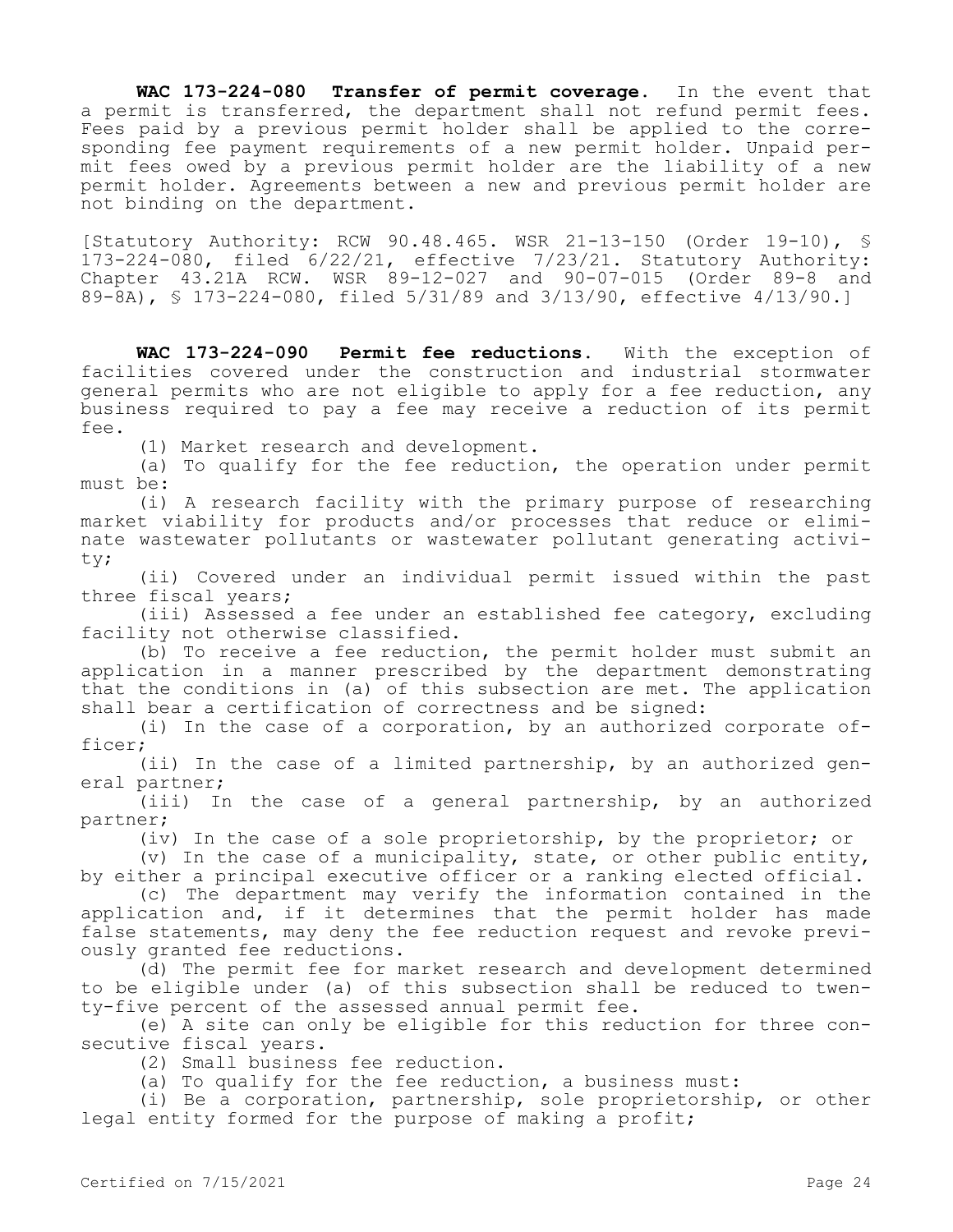(ii) Be independently owned and operated from all other businesses (i.e., not a subsidiary of a parent company);

(iii) Have annual sales of one million dollars or less of the goods or services produced using the processes regulated by the waste discharge or individual stormwater discharge permit; and

(iv) Have an original annual fee assessment totaling five hundred dollars or greater.

(b) To receive a fee reduction, the permit holder must submit an application in a manner prescribed by the department demonstrating that the conditions in (a) of this subsection are met. The application shall bear a certification of correctness and be signed:

(i) In the case of a corporation, by an authorized corporate officer;

(ii) In the case of a limited partnership, by an authorized general partner;

(iii) In the case of a general partnership, by an authorized partner; or

(iv) In the case of a sole proprietorship, by the proprietor.

(c) The department may verify the information contained in the application and, if it determines that the permit holder has made false statements, may deny the fee reduction request and revoke previously granted fee reductions.

(d) The permit fee for small businesses determined to be eligible under (a) of this subsection shall be reduced to fifty percent of the assessed annual permit fee.

Extreme hardship fee reduction. Any small business with annual gross revenue totaling one hundred thousand dollars or less from goods and services produced using the processes regulated by the waste discharge or individual stormwater discharge permit may apply for an extreme hardship fee reduction. The small business must provide sufficient evidence to support its claim of an extreme hardship. In no case will a permit fee be reduced below \$128.00.

[Statutory Authority: RCW 90.48.465. WSR 21-13-150 (Order 19-10), § 173-224-090, filed 6/22/21, effective 7/23/21; WSR 19-14-040 (Order 18-01), § 173-224-090, filed 6/26/19, effective 7/27/19; WSR 13-22-051 (Order 13-02), § 173-224-090, filed 11/1/13, effective 12/2/13. Statutory Authority: RCW 90.48.465 and 2011 c 50 § 302(2). WSR 11-20-035 (Order 11-02), § 173-224-090, filed 9/27/11, effective 10/28/11. Statutory Authority: RCW 90.48.465. WSR 09-20-020 (Order 09-06), § 173-224-090, filed 9/28/09, effective 10/29/09. Statutory Authority: Chapter 90.48 RCW. WSR 08-16-109 (Order 08-05), § 173-224-090, filed 8/5/08, effective 9/5/08. Statutory Authority: RCW 90.48.465. WSR 04-15-046, § 173-224-090, filed 7/13/04, effective 8/13/04. Statutory Authority: Chapter 90.48 RCW. WSR 96-03-041 (Order 94-21), § 173-224-090, filed 1/10/96, effective 2/10/96; WSR 94-10-027 (Order 93-08), § 173-224-090, filed 4/28/94, effective 5/29/94; WSR 92-03-131 (Order 91-45), § 173-224-090, filed 1/21/92, effective 2/21/92. Statutory Authority: Chapter 43.21A RCW. WSR 89-12-027 and 90-07-015 (Order 89-8 and 89-8A), § 173-224-090, filed 5/31/89 and 3/13/90, effective 4/13/90.]

**WAC 173-224-100 Administrative appeals to the department.** Any person aggrieved by a determination made under this chapter by the department may file a written appeal to the department no later than each fiscal year's first billing due date for payment of fees. Such